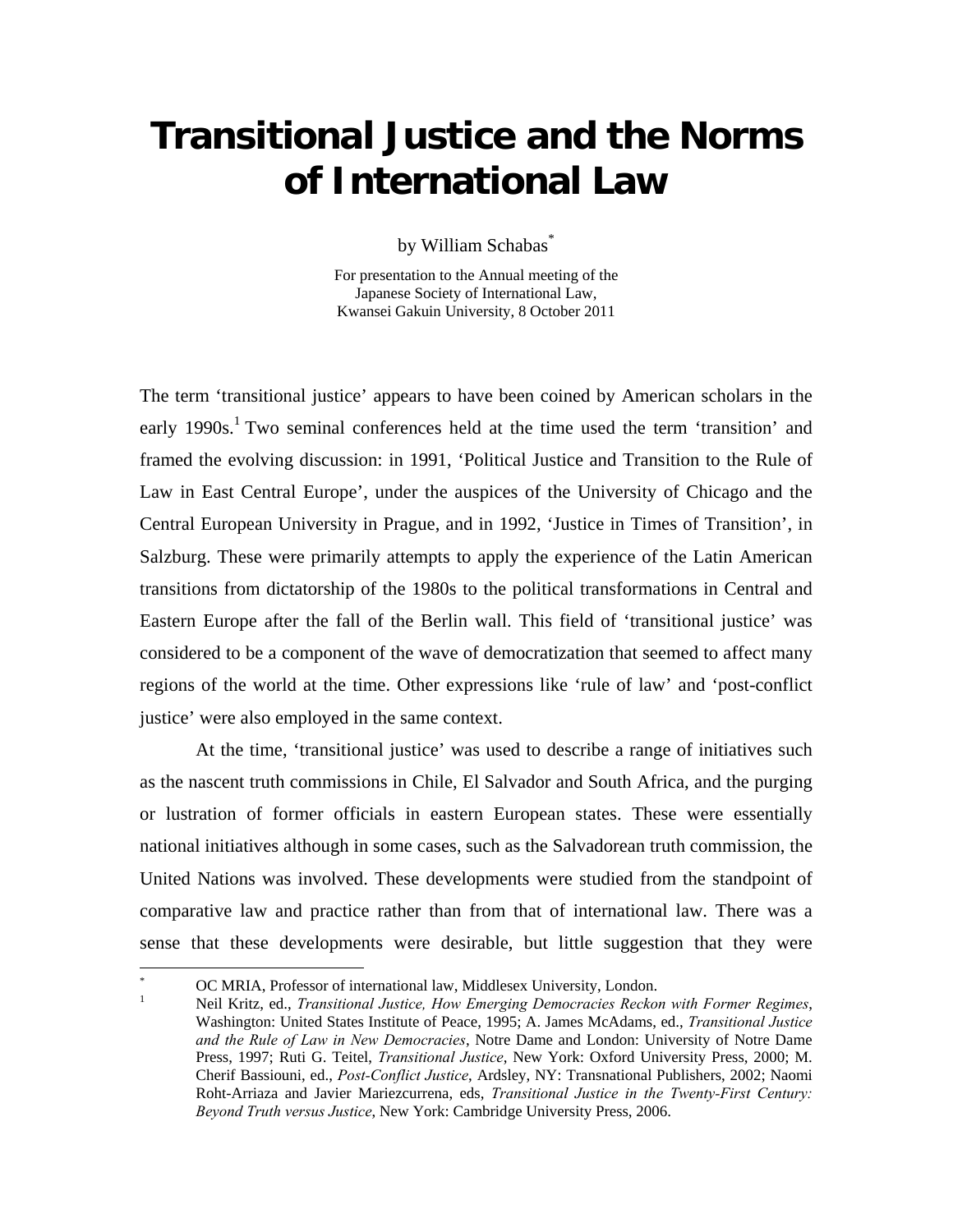mandated by international legal norms. The first major study on the subject of transitional justice, published in 1995, examined 'the relationship between justice and the prospects for a democratic transition'.<sup>2</sup> It gave detailed consideration to, in order, commissions of inquiry, criminal sanctions, non-criminal sanctions, and treatment and compensation of victims. The chapter on criminal sanctions did not even consider the subject of international tribunals.

In parallel to the transitional justice phenomenon of the early 1990s, international criminal prosecution began to revive. It had not previously been a realistic option, and does not seem to have been seriously considered either for Latin America in the 1980s or Central and Eastern Europe in the early 1990s. International criminal prosecution had lain dormant since the military tribunals at Nuremberg and Tokyo of the 1940s. The Security Council turned to international justice in 1993 when it created the *ad hoc* tribunal for the former Yugoslavia and, a year later, the companion body for Rwanda. The proposed international criminal court seemed plausible, and much constructive work had been conducted within the International Law Commission, but most believed that its attainment was far in the future. Though they were watched with interest by theorists of transitional justice, the role of international tribunals in the field of transitional justice in these early days was not significant.

 Both 'transitional justice' and international criminal prosecution might have been discussed together at the time under two other rubrics, 'accountability' and 'impunity'. These concepts owe their salience to international human rights law. The most visible manifestations appear in reports by experts like Louis Joinet<sup>3</sup> and Theo van Boven<sup>4</sup> of the United Nations Sub-Commission on Prevention of Discrimination and Protection of Minorities. There were also important initiatives concerning the rights of victims at the United Nations quinquennial conferences on crime prevention and criminal justice. Human rights NGOs whose mandates were anchored in international norms shifted their

 $\frac{1}{2}$ <sup>2</sup> Neil Kritz, *ibid*.

Question of the impunity of perpetrators of human rights violations (civil and political), Revised final report prepared by Mr. Joinet pursuant to Sub-Commission decision 1996/119, UN Doc.  $E/CN.4/Sub.2/1997/20/Rev.1$ 

Basic Principles and Guidelines on the Right to a Remedy and Reparation for Victims of Gross Violations of International Human Rights Law and Serious Violations of International Humanitarian Law, UN Doc. A/RES/60/147.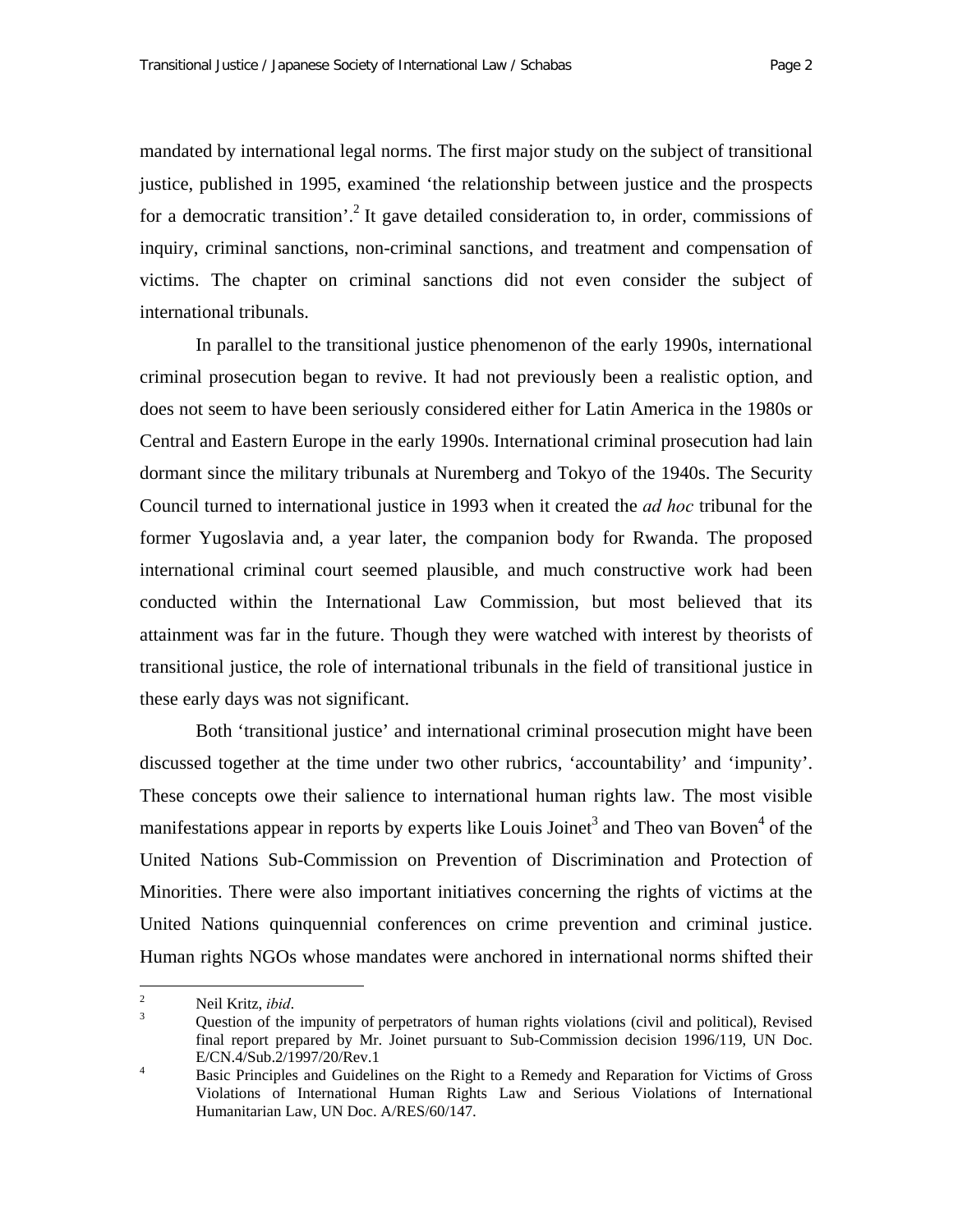focus from one that was essentially devoted to the rights of the defendant and of the protection of detainees in the criminal justice process to one that viewed criminal prosecution as a necessary means of enforcing human rights.

 In 2004, the Secretary-General presented a report to the Security Council entitled 'The Rule of Law and Transitional Justice in Post-Conflict Societies'.<sup>5</sup> According to the Secretary-General,

The notion of transitional justice … comprises the full range of processes and mechanisms associated with a society's attempts to come to terms with a legacy of large-scale past abuses, in order to ensure accountability, serve justice and achieve reconciliation. These may include both judicial and non-judicial mechanisms, with differing levels of international involvement (or none at all) and individual prosecutions, reparations, truth-seeking, institutional reform, vetting and dismissals, or a combination thereof.<sup>6</sup>

In the 2004 report, the Secretary-General also considered the term 'rule of law', explaining it was a principle of governance in which all persons, institutions and entities, public and private, including the State itself, are accountable to laws that are publicly promulgated, equally enforced and independently adjudicated, and which are consistent with international human rights norms and standards'.<sup>7</sup> He also defined 'justice', saying it was 'an ideal of accountability and fairness in the protection and vindication of rights and the prevention and punishment of wrongs. Justice implies regard for the rights of the accused, for the interests of victims and for the well-being of society at large.<sup>8</sup> Probably the star of 'transitional justice' is now waning in the discourse of the United Nations in favour of the cognate concept of 'rule of law'. Since 2009, the Secretary-General has produced an annual report on 'strengthening and coordinating United Nations rule of law activities' within which 'transitional justice' has only a rather secondary role, although perhaps this is only a terminological issue.<sup>9</sup>

 5 UN Doc. S/2004/616. 6

 $\frac{1}{7}$  *Ibid.*, para. 8.

 <sup>&#</sup>x27;The Rule of Law and Transitional Justice in Post-Conflict Societies', UN Doc. S/2004/616, para.  $\begin{array}{ccc} 8 & & & 6. \\ & & & \end{array}$ 

 $I_{\text{B}}^{8}$  *Ibid.*, para. 7.

 <sup>&#</sup>x27;Strengthening and coordinating United Nations rule of law activities, Report of the Secretary-General', UN Doc. A/65/318, paras. 53-55.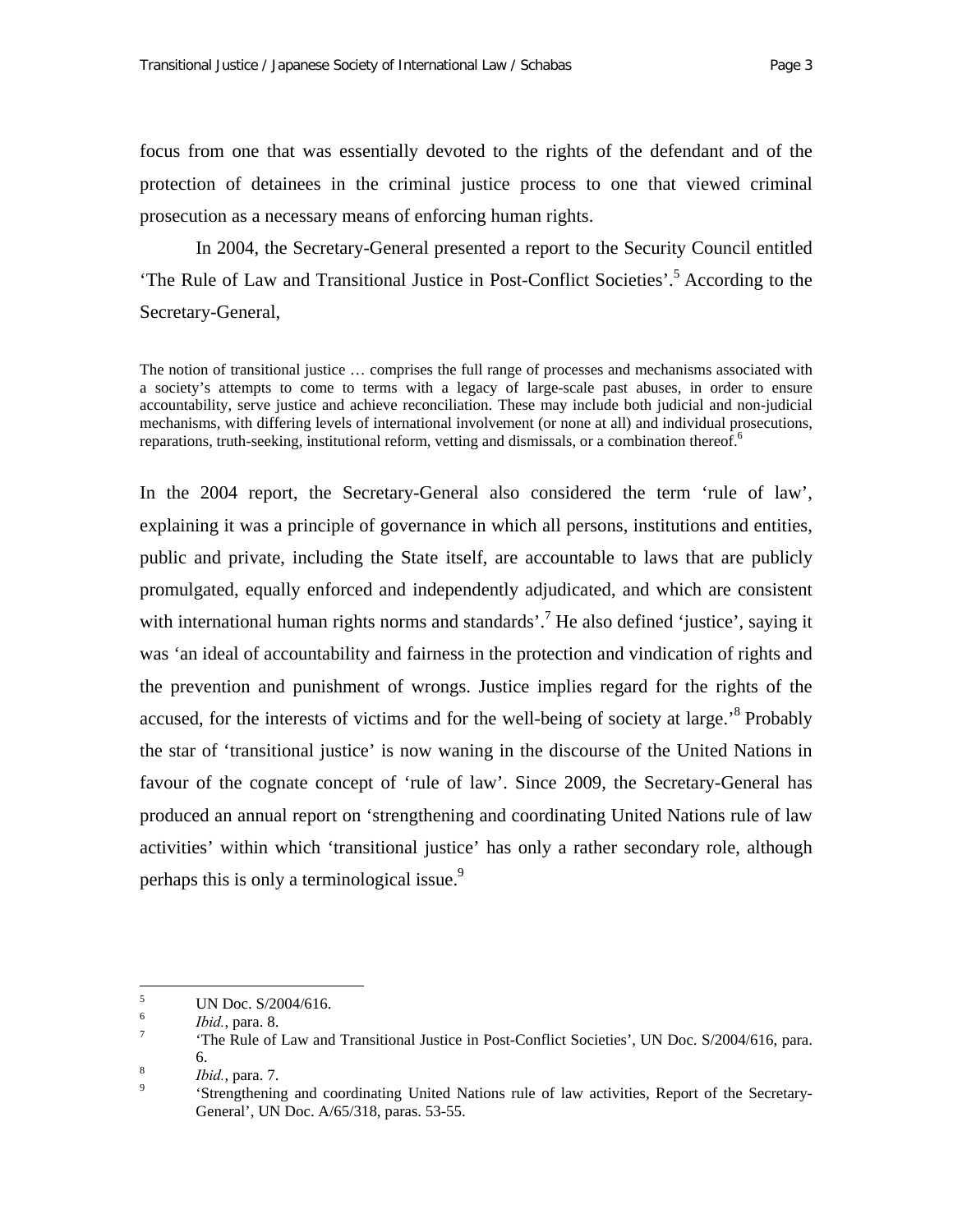Transitional justice initiatives are an important component of the work of such bodies as the United Nations Development Programme, <sup>10</sup> the various peacekeeping missions and the field presences of the Office of the High Commissioner for Human Rights.<sup>11</sup> The menu of options can be divided into judicial and non-judicial approaches. This is important because of compelling arguments that trial and punishment of perpetrators is a fundamental right of victims, dictated by human rights norms that are set out in treaties or derived from custom. Before the international human rights tribunals, this is known as the 'procedural obligation' associated with the protection of the right to life and the prohibition of torture and cruel, inhuman or degrading treatment or punishment.<sup>12</sup> It may have certain corollaries, such as the claim that amnesty is prohibited as a matter of international law, although this is probably an exaggeration.

Transitional justice trials almost invariably depend upon international law to a greater or lesser degree. The most celebrated are those of the international criminal tribunals. At the national level, only a relatively small number of trials are premised upon universal jurisdiction. Such trials tend to take place precisely because no domestic transitional justice is underway. Much more important are post-conflict trials by ordinary or special courts established pursuant to domestic legislation, often within international participation at the level of personnel and funding, and frequently dependent upon substantive international law as a response to arguments about the principle of legality and statutory limitation.

 Truth and reconciliation commissions and similar inquiry bodies are at the heart of the non-judicial side of transitional justice.<sup>13</sup> They are frequently presented as an alternative to judicial mechanisms although in some cases they have worked alongside criminal prosecution. Typically, there is much international involvement in terms of

 $10<sup>10</sup>$ 'Global Programme on Strengthening the rule of law in Conflict and Post-Conflict Situations, Annual Report 2010', New York: United Nations Development Programme, 2011, pp. 42-43.<br>
<sup>11</sup> 'Study by the Office of the United Nations High Commissioner for Human Rights on human

rights and transitional justice activities undertaken by the human rights components of the United Nations system', UN Doc. E/CN.4/2006/93; 'Analytical study on human rights and transitional justice', UN Doc. A/HRC/12/18. 12 *Šilih* v. *Slovenia*, no. 71463/01 [GC], 9 April 2009, para. 153; *Ergi v. Turkey*, 28 July 1998, para.

<sup>82,</sup> *Reports* 1998-IV; *Mastromatteo v. Italy* [GC], no. 37703/97, para. 89, ECHR 2002-VIII.<br>On truth commissions, see generally: Priscilla Hayner, *Unspeakable Truths: Transitional Justice* 

*and the Challenge of Truth Commissions*, London: Routledge, 2010.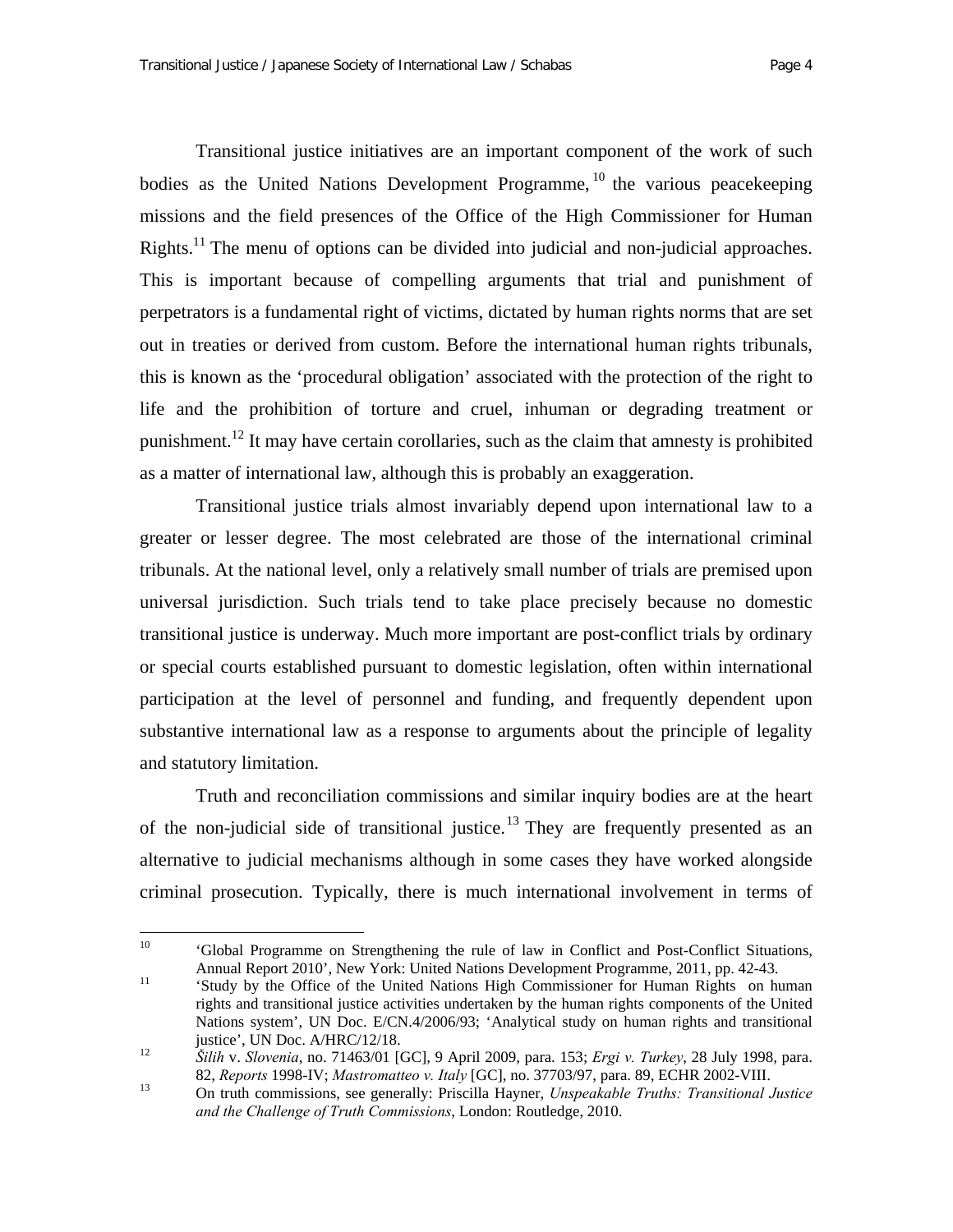personnel and funding. The mandates of such commissions are often defined in terms of international norms drawn from the law of human rights or international criminal law. Transitional justice may also involved customary institutions, such as the *gacaca* courts which were revived in Rwanda in order to deal with overwhelming numbers of genocide prosecutions.14 Reparations are also considered an important component of transitional justice. However, because most transitional justice initiatives take place in poor countries where resources are limited, and because donors will not as a general rule contribute to a reparations programme, the experience in this area is limited.

 Most transitional justice activities are conducted in a cooperative spirit between the post-conflict state and various international actors such as the United Nations and certain regional organizations. Nevertheless there is the potential for a degree of tension, where states feel that their sovereignty may be threatened by international initiatives. Attempts to prosecute international crimes outside the territorial jurisdiction, by means of international tribunals or universal jurisdiction, may provoke difficulty and resentment, as shown by the recent debates within the United Nations General Assembly at the instigation of the African Union.<sup>15</sup> The question of immunities may also be relevant when universal jurisdiction is employed, as the Pinochet and Yerodia cases demonstrate. There are also challenges with respect to mutual legal assistance. Third states may refuse to cooperate with the territorial state where extradition is requested because of perceived inadequacies in the national justice framework.

 Possibly the greatest challenge is posed by the establishment of the International Criminal Court. The relationship between the Court and transitional justice mechanisms at the national level was left unclear at the Rome Conference, probably because consensus on the subject would have been difficult if not impossible. Since the Court became operational, the Office of the Prosecutor has advanced certain theories about its own attitude to national accountability mechanisms. As a consequence, the Court may now intervene in national transitional justice processes, upsetting approaches that have

 $14$ 14 Phil Clark, *The Gacaca Courts, Post-Genocide Justice and Reconciliation in Rwanda,*, Cambridge: Cambridge University Press, 2011.<br>
<sup>15</sup> The scope and application of the principle of universal jurisdiction, Report of the Secretary-

General prepared on the basis of comments and observations of Governments', UN Doc. A/65/181.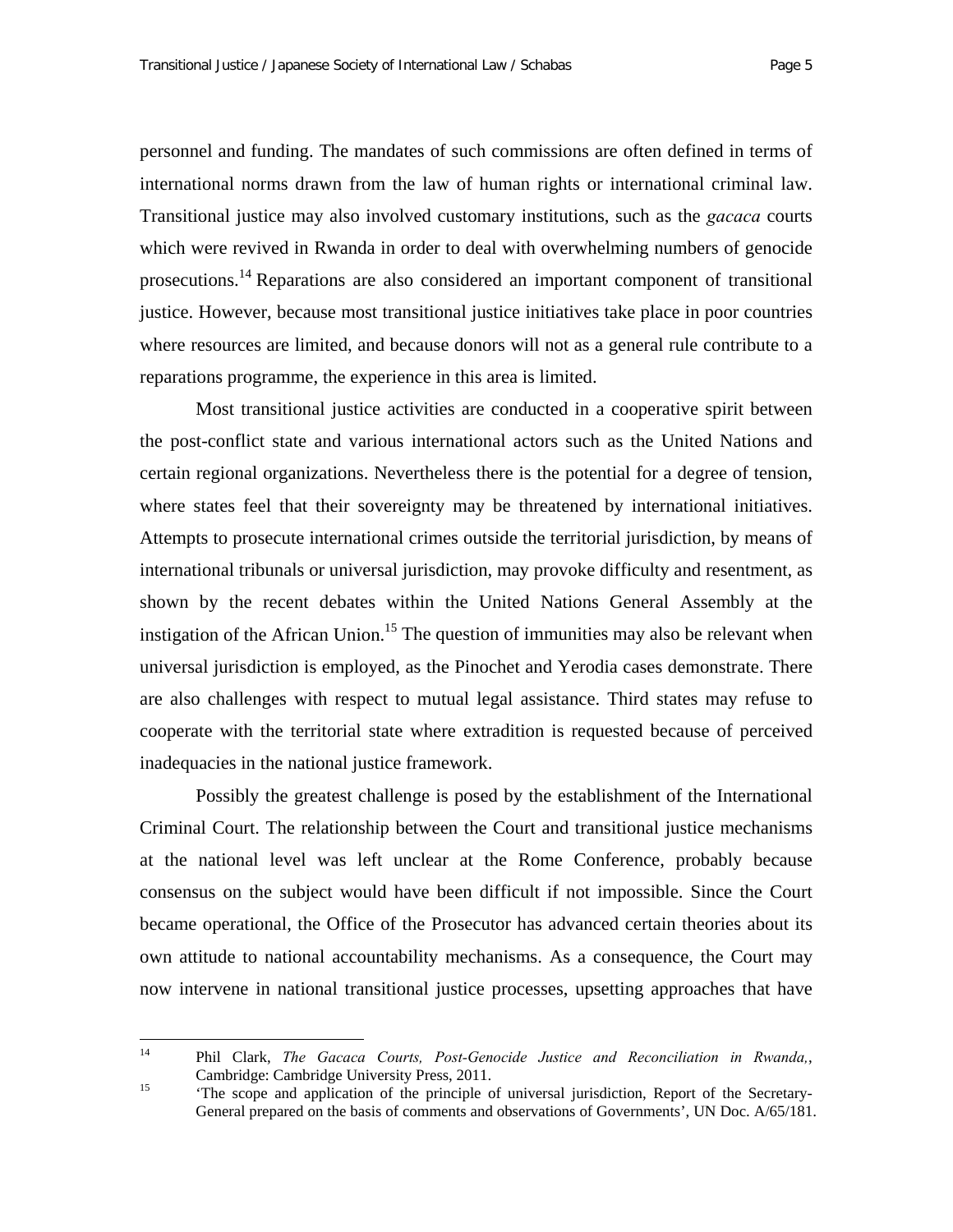been carefully negotiated during exceptionally delicate peace processes and post-conflict periods.

## **Sources of international law**

 The administration of justice would traditionally have been thought of as quintessentially within the scope of national jurisdiction, a matter that flowed from sovereignty and that was essentially of no concern to international law. What a State chose to do with persons who perpetrated offences within its own borders was a matter of concern only to itself. To the extent that there was any role for international law, this concerned conflicts over the extraterritorial exercise of criminal law jurisdiction.<sup>16</sup> International law also encroached upon the territory of States by prohibiting the exercise of criminal law with respect to heads of state and other beneficiaries of immunities according to legal norms that remain essentially unchanged today.<sup>17</sup> Certain crimes were recognized by customary international law or by treaty as being 'international' in nature, something that entitled the exercise of universal jurisdiction.

 Over the course of the twentieth century, international law came to recognize the interest of third states and of the international community as a whole in the administration of criminal justice concerning crimes associated, in a general sense, with the protection of human dignity: genocide, crimes against humanity, war crimes and the crime of aggression. There were several justifications for this development, including a duty owed to the victims of atrocities pursuant to international law. Prosecution of such crimes was also defended as being fundamentally retributive in nature. Neither of these is particularly close to the modern notion of transitional justice, which tends to view prosecution from a utilitarian perspective. Indeed, in its early manifestation, advocates of international prosecution tempered their thirst for vengeance out of concern that too much justice might destabilize post-war regimes. For example, the Treaty of Versailles provided for an

<sup>16</sup> <sup>16</sup> S.S. Lotus (France v. Turkey), 1927 PCIJ (ser. A) No. 10 (Sept. 7).

Arrest Warrant of 11 April 2000 (Democratic Republic of the Congo v. Belgium), Judgment, ICJ Reports 2000, p. 3.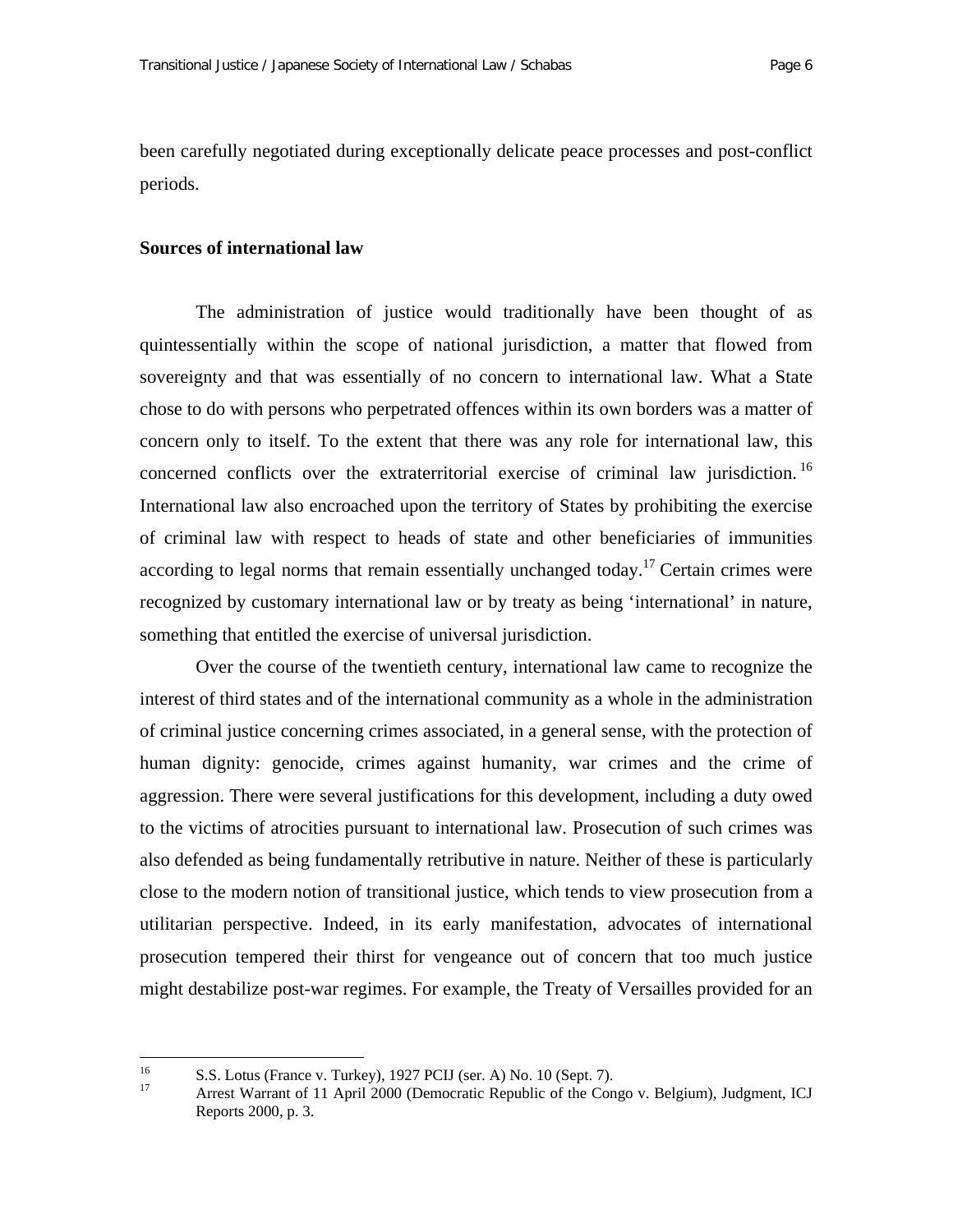internationalized prosecution scheme to deal with German war criminals.<sup>18</sup> The victorious allies virtually abandoned the entire project out of concern that systematic prosecution of the German leadership might so weaken the government as to leave it exposed to revolutionary change.<sup>19</sup> Similar concerns led to gradual abandonment of war crimes prosecutions following the Second World War.

 In his 2010 Guidance Note on transitional justice, the Secretary-General attempted to address the relevant international law sources:

The normative foundation for the work of the UN in advancing transitional justice is the Charter of the United Nations, along with four of the pillars of the modern international legal system: international human rights law, international humanitarian law, international criminal law, and international refugee law. Specifically, various UN instruments enshrine rights and duties relative to the right to justice, the right to truth, the right to reparations, and the guarantees of non-recurrence of violations (duty of prevention). In addition, treaty bodies and court jurisprudence, as well as a number of declarations, principles, and guidelines have been instrumental in ensuring the implementation of treaty obligations. To comply with these international legal obligations, transitional justice processes should seek to ensure that States undertake investigations and prosecutions of gross violations of human rights and serious violations of international humanitarian law, including sexual violence. Moreover, they should ensure the right of victims to reparations, the right of victims and societies to know the truth about violations, and guarantees of non-recurrence of violations, in accordance with international law.<sup>20</sup>

 The involvement of the United Nations Security Council in transitional justice initiatives provides confirmation that one source of legal norms in this area is the Charter of the United Nations, and in particular Chapter VII. The first of the modern international criminal courts, the International Criminal Tribunal for the former Yugoslavia, was established as the conflict raged and long before it was at all realistic to speak of 'transition'. When it decided to establish the International Criminal Tribunal, after noting that the violation of international humanitarian law constituted a threat to international peace and security, the Council said it was '[c]onvinced that in the particular circumstances of the former Yugoslavia the establishment of an international tribunal

 $18\,$ 18 Treaty of Peace between the Allied and Associated Powers and Germany ('Treaty of Versailles'), (1919) TS 4, arts. 228-230.

<sup>19</sup> See: James F. Willis, *Prologue to Nuremberg: The Politics and Diplomacy of Punishing War Criminals of the First World War*, Westport, CT: Greenwood Press, 1982; Gerd Hankel, *Die Leipziger Prozesse*, Hamburg: Hamburger Edition, 2003.<br>
<sup>20</sup> 'Guidance Note of the Secretary-General, United Nations Approach to Transitional Justice',

March 2010, pp. 3-4 (references omitted), available at http://www.unrol.org/files/TJ\_Guidance\_Note\_March\_2010FINAL.pdf.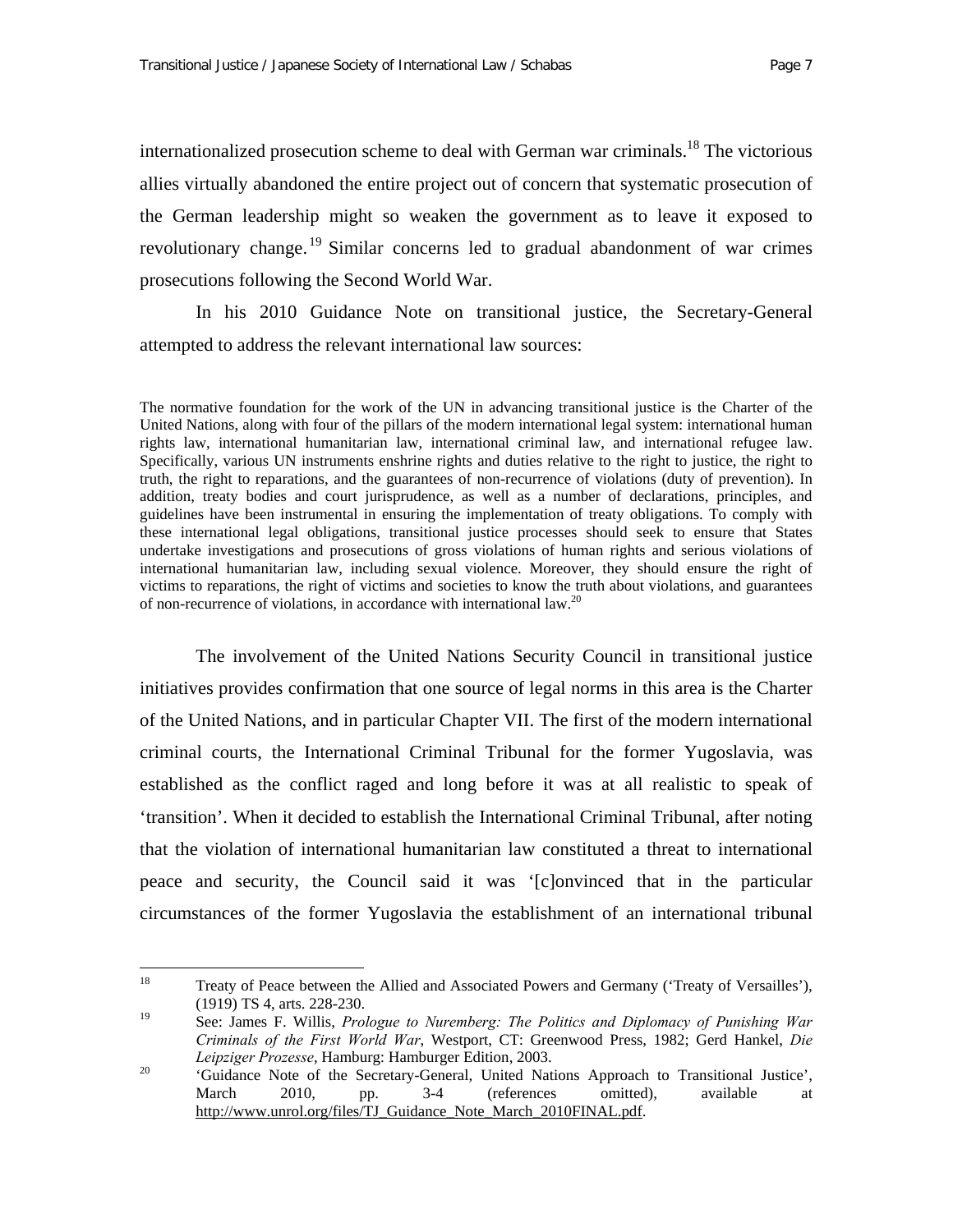would enable this aim to be achieved and would contribute to the restoration and maintenance of peace'.<sup>21</sup> Adopting the statute proposed by the Secretary-General, the Council repeated these words (adding only that it was undertaken 'as an ad hoc measure'), and said it 'believ[ed] that the establishment of an international tribunal and the prosecution of persons responsible for the above-mentioned violations of international humanitarian law will contribute to ensuring that such violations are halted'.<sup>22</sup> Eighteen months later, when the International Criminal Tribunal for Rwanda was established, similar language was employed in the preamble to the resolution, but with the addition of the following: 'Stressing also the need for international cooperation to strengthen the courts and judicial system of Rwanda, having regard in particular to the necessity for those courts to deal with large numbers of suspects.<sup>23</sup> Thus, the legal justification for the establishment of these tribunals by the Security Council included some recognition that an objective of the mechanisms was to prevent a repetition of the crimes, to restore peace, and to assist in rebuilding the national justice system. At least partially, the *ad hoc*  tribunals were placed within a paradigm of transitional justice. Though at the time many international lawyers would have questioned the authority of the Security Council to intervene in this way, there is today little if any controversy about the point.

Since the early 1990s, the Security Council has established two other international criminal tribunals, for Sierra Leone and Lebanon. Both were created with the cooperation of the States concerned and are therefore perhaps less significant in terms of precedents identifying the scope of the powers of the Security Council under the Charter of the United Nations. More relevant is the Council's use of article 13(b) of the Rome Statute of the International Criminal Court. It has now triggered the jurisdiction of the Court twice, first with respect to the Situation in Darfur since 1 July 2002 and second for the Situation in Libya from 15 February 2010. The Darfur resolution noted 'regional efforts in the fight against impunity' and encouraged the Court, 'as appropriate and in accordance with the Rome Statute, to support international cooperation with domestic efforts to promote the

 $21$ <sup>21</sup> UN Doc. S/RES/808 (1993), PP 9.<br><sup>22</sup> UN Dec. S/RES/827 (1993), PP 7.

<sup>&</sup>lt;sup>22</sup> UN Doc. S/RES/827 (1993), PP 7.<br><sup>23</sup> UN D<sub>22</sub> S/RES/955 (1994), PP 9.

UN Doc. S/RES/955 (1994), PP 9.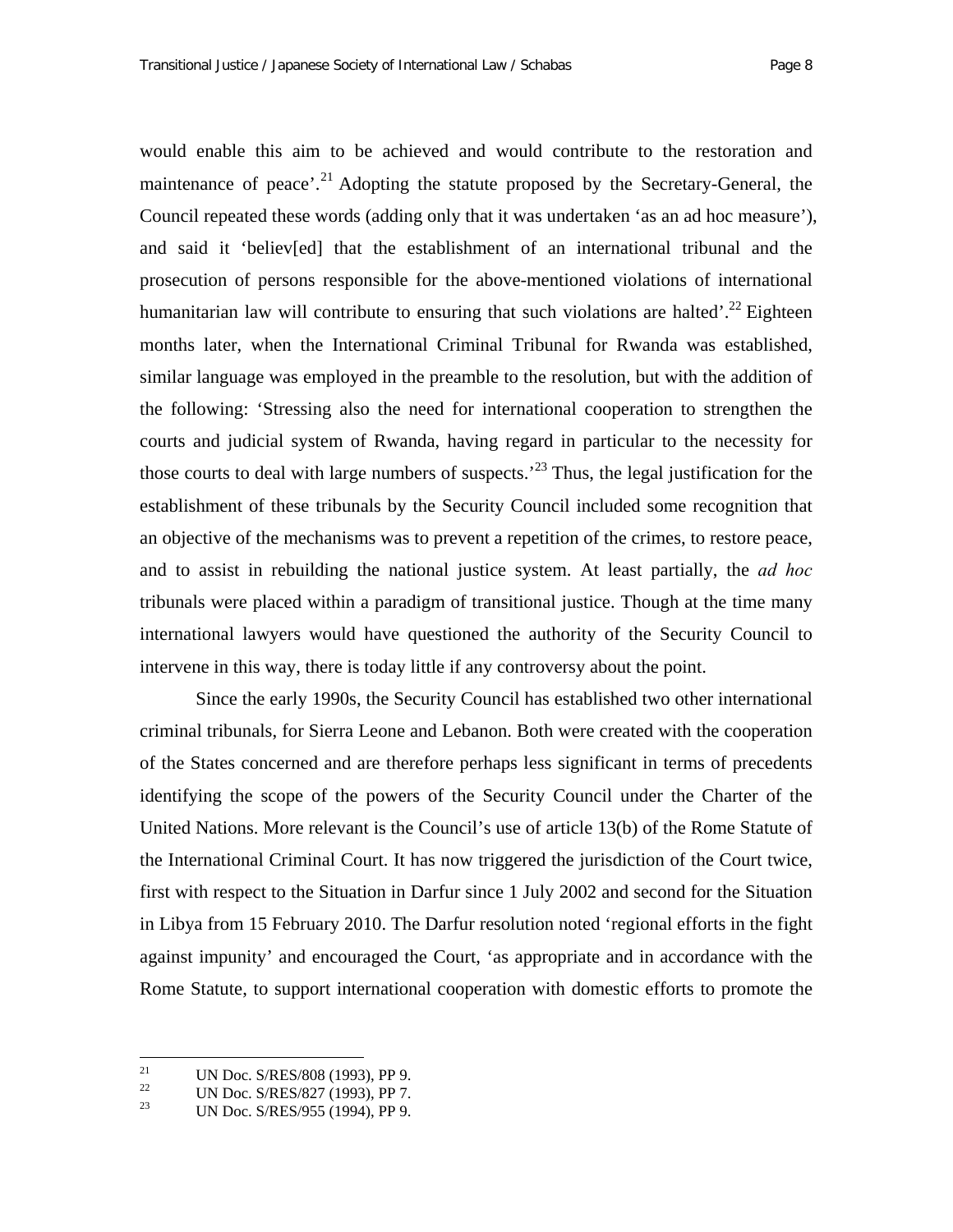rule of law, protect human rights and combat impunity in Darfur'.<sup>24</sup> The Libya resolution did not contain references that might be understood as reflecting a transitional justice perspective. $25$ 

The Security Council has noted the significance of transitional justice on other occasions. Following its discussion of the Secretary-General's 2004 report on the Rule of Law and transitional justice,  $26$  the Council produced a Presidential Statement.

The Security Council emphasizes that ending the climate of impunity is essential in a conflict and post-conflict society's efforts to come to terms with past abuses, and in preventing future abuses. The Council draws attention to the full range of transitional justice mechanisms that should be considered, including national, international and 'mixed' criminal tribunals, truth and reconciliation commissions, and underlines that those mechanisms should concentrate not only on individual responsibility for serious crimes, but also on the need to seek peace, truth and national reconciliation. The Council welcomes the report's balanced appraisal of the lessons to be learned from the experience of the ad hoc international criminal tribunals and 'mixed' tribunals.

The Security Council recalls that justice and rule of law at the international level are of key importance for promoting and maintaining peace, stability and development in the world. The Council underlines also the importance of helping to prevent future conflicts through addressing their root causes in a legitimate and fair manner.

The Security Council warmly welcomes the Secretary General's decision to make the United Nations work to strengthen the rule of law and transitional justice in conflict and post-conflict societies a priority for the remainder of his tenure.<sup>27</sup>

Two years later, after a discussion under an agenda item entitled 'Strengthening international law: rule of law and maintenance of international peace and security',  $^{28}$  a Presidential Statement was issued containing the following:

The Security Council emphasizes the responsibility of States to comply with their obligations to end impunity and to prosecute those responsible for genocide, crimes against humanity and serious violations of international humanitarian law. The Council reaffirms that ending impunity is essential if a society in conflict or recovering from conflict is to come to terms with past abuses committed against civilians and to prevent future such abuses. The Council intends to continue forcefully to fight impunity with appropriate means and draws attention to the full range of justice and reconciliation mechanisms to be considered, including national, international and 'mixed' criminal courts and tribunals and truth and reconciliation commissions.<sup>29</sup>

 $24$ <sup>24</sup> UN Doc. S/RES/1593 (2005), OP 3-4.<br><sup>25</sup> UN Doc. S/RES/1970 (2011)

<sup>&</sup>lt;sup>25</sup> UN Doc. S/RES/1970 (2011).

<sup>&</sup>lt;sup>26</sup> UN Doc. S/PV.5052 and S/PV.5052 (Resumption 1).<br><sup>27</sup> UN Doc. S/PRST/2004/34

<sup>&</sup>lt;sup>27</sup> UN Doc. S/PRST/2004/34.<br><sup>28</sup> UN Doc. S/PV 5474 and S/

<sup>&</sup>lt;sup>28</sup> UN Doc. S/PV.5474 and S/PV.5474 (Resumption 1).<br><sup>29</sup> UN Doc. S/PRST/2006/28, pp. 1.2

UN Doc. S/PRST/2006/28, pp. 1-2.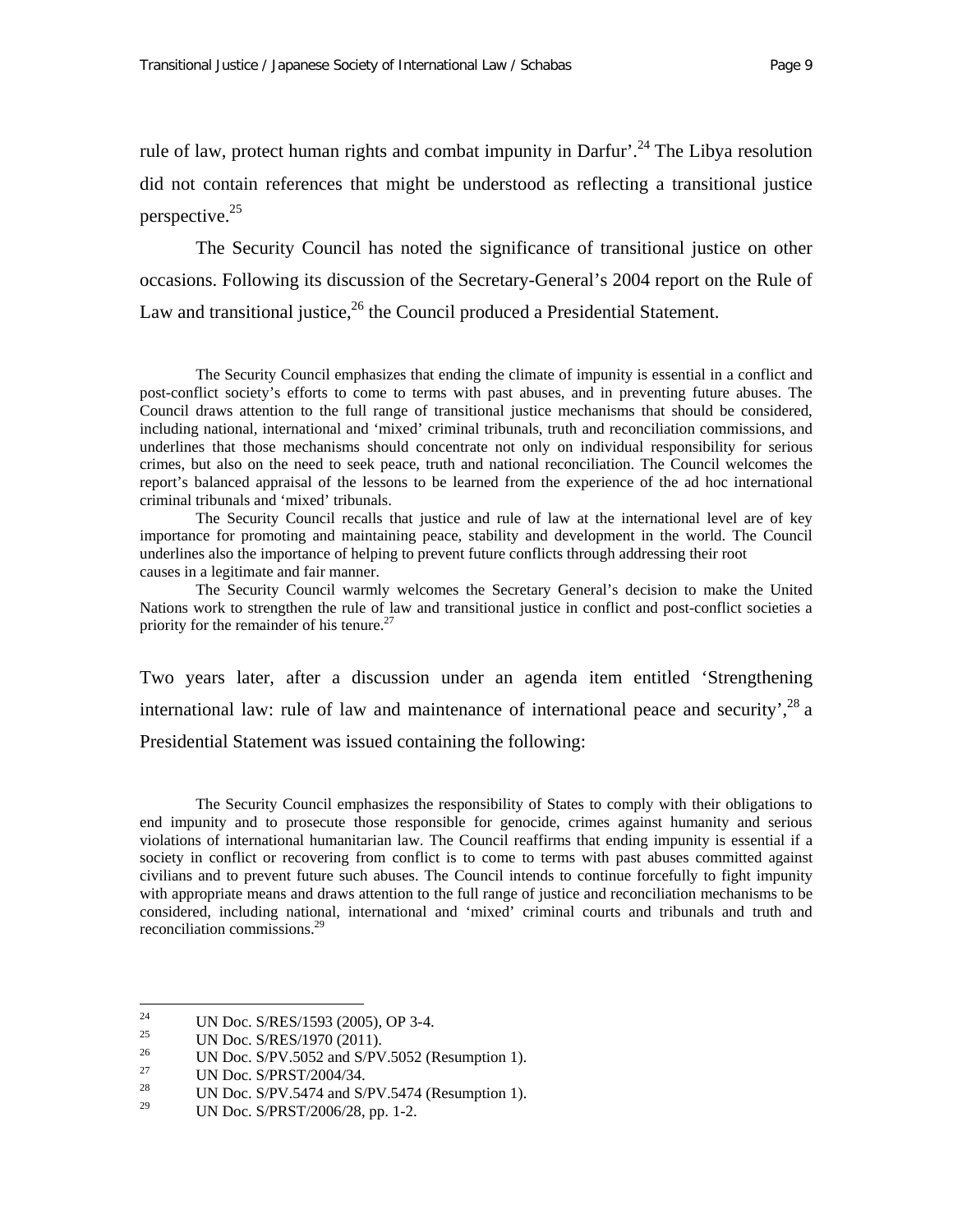In 2008, the Security Council recognized 'the importance of transitional justice in promoting lasting reconciliation among all the people of Burundi and *welcoming* progress in the preparations for national consultations on the establishment of transitional justice mechanisms, including through the establishment of a Technical Follow-up Committee and a forum of civil society representatives'.<sup>30</sup> It encouraged the Government of Burundi 'to ensure that national consultations on the establishment of transitional justice mechanisms are begun as soon as possible, without further delay'.<sup>31</sup> In 2011, it 'stress[ed] the need for alleged perpetrators of crimes against children in situations of armed conflict to be brought to justice through national justice systems and, where applicable, international justice mechanisms and mixed criminal courts and tribunals in order to end impunity'.<sup>32</sup> Transitional justice has proved to be of particular importance to the work of the Peacebuilding Commission, which is a subsidiary body reporting to the Security Council.

 If transitional justice can only be implied from the Charter of the United Nations, there are a number of more explicit authorizations in specific treaties. The first of the major human rights and international criminal law treaties is the Convention on the Prevention and Punishment of the Crime of Genocide. In its 2007 ruling in the case between Bosnia and Serbia, the International Court of Justice found the respondent to be in breach of the Convention because of its failure to contribute to the arrest of certain individuals charged with genocide by the International Criminal Tribunal for the former Yugoslavia. The Court deduced from article VI of the Convention the existence of an obligation to cooperate in prosecutions by international criminal tribunals such as the International Criminal Tribunal for the former Yugoslavia. Nevertheless, on a plain reading, article VI merely establishes the appropriate jurisdiction for prosecution of genocide. The Court concluded that the obligation to cooperate 'implies that [States Parties] will arrest persons accused of genocide who are in their territory - even if the crime of which they are accused was committed outside it - and, failing prosecution of them in the parties' own courts, that they will hand them over for trial by the competent

 $30<sup>2</sup>$  $^{30}$  UN Doc. S/RES/1858 (2008), PP 9.<br> $^{31}$   $10^{11}$  OP 12

<sup>&</sup>lt;sup>31</sup> *Ibid.*, OP 12.<br><sup>32</sup> UN Doc. S/RES/1998 (2011), PP 8.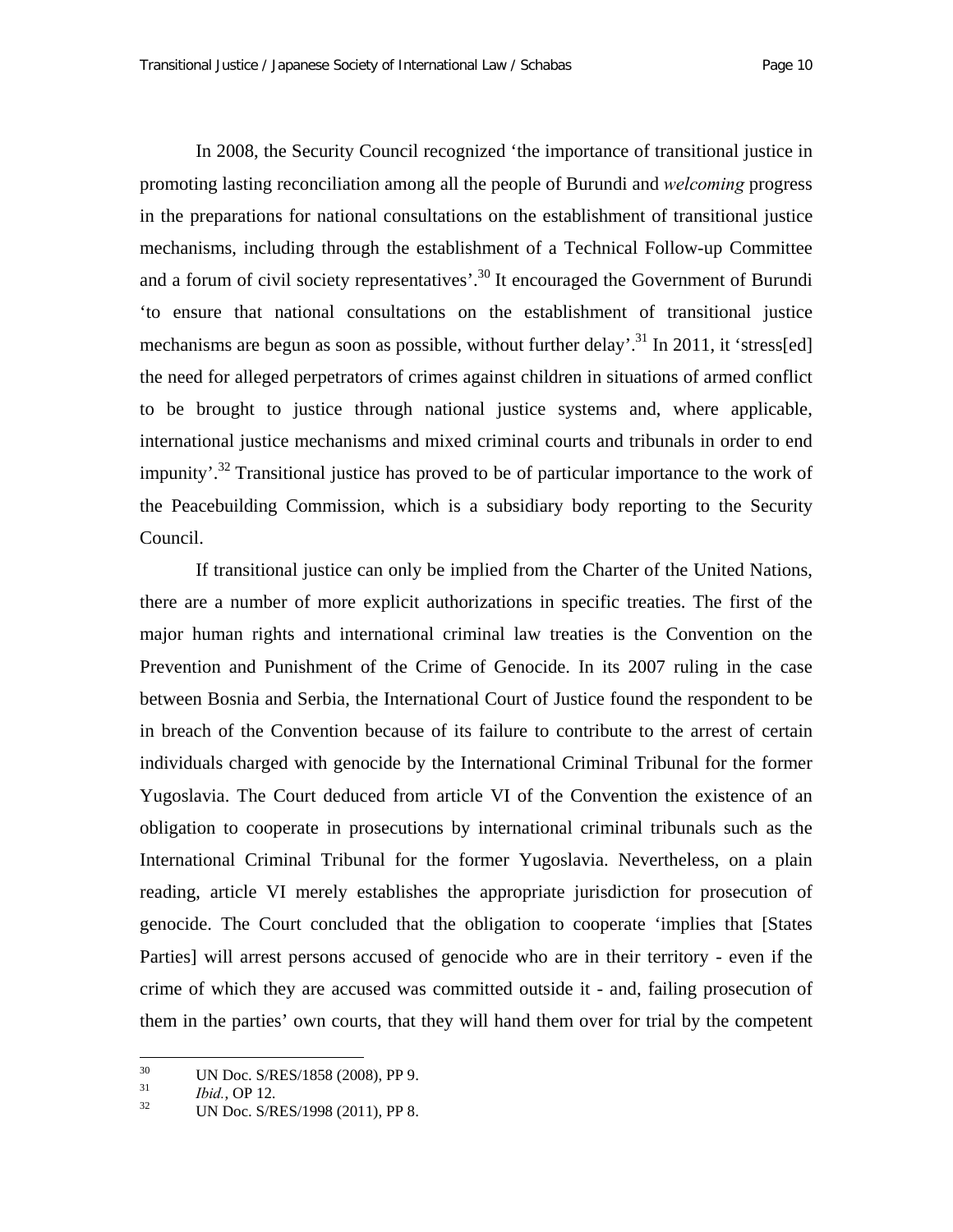international tribunal'.<sup>33</sup> The Court considered that Serbia had failed to do this with respect to suspects in the Srebrenica massacre.

## **Transitional Justice and the International Criminal Court**

 The Rome Statute of the International Criminal Court is today at the centre of the legal debate concerning transitional justice. The Rome Statute intrudes deeply into the sovereign sphere of state activity because it recognizes the authority of the Court to intervene when States fail to prosecute serious international crimes that are committed on their territory or by their nationals. These serious international crimes – genocide, crimes against humanity, war crimes and the crime of aggression – are very much the bread and butter of transitional justice. The consequence is that it is now impossible for States to assess the transitional justice options that are best suited to their own needs, political context and historic development without taking into account the possibility that the Court will decide to involve itself based on a different evaluation of priorities and regardless of their concerns.

 The South African case provides an example, although of course the International Criminal Court is without jurisdiction *ratione temporis* over the relevant crimes. The South African transition from *apartheid* to pluralist democracy is one of the classic laboratories of transitional justice. The centerpiece of the South African process was its celebrated Truth and Reconciliation Commission, presided over by Archbishop Desmond Tutu. The Commission and more generally the transitional justice model were premised on an agreement reached between Nelson Mandela and F.W. De Klerk and later confirmed in the postamble of the interim constitution by which the crime against humanity of *apartheid* would not be punished as such. Perpetrators of individual atrocities were invited to confess their crimes before the Truth and Reconciliation Commission. In exchange, and to the extent that their accounts were complete and verifiable, they became entitled to an amnesty. Many availed themselves of this

<sup>33</sup> Application of the Convention on the Prevention and Punishment of the Crime of Genocide (Bosnia and Herzegovina v. Serbia and Montenegro), Judgment, ICJ Reports 2007, p. 43, para. 443.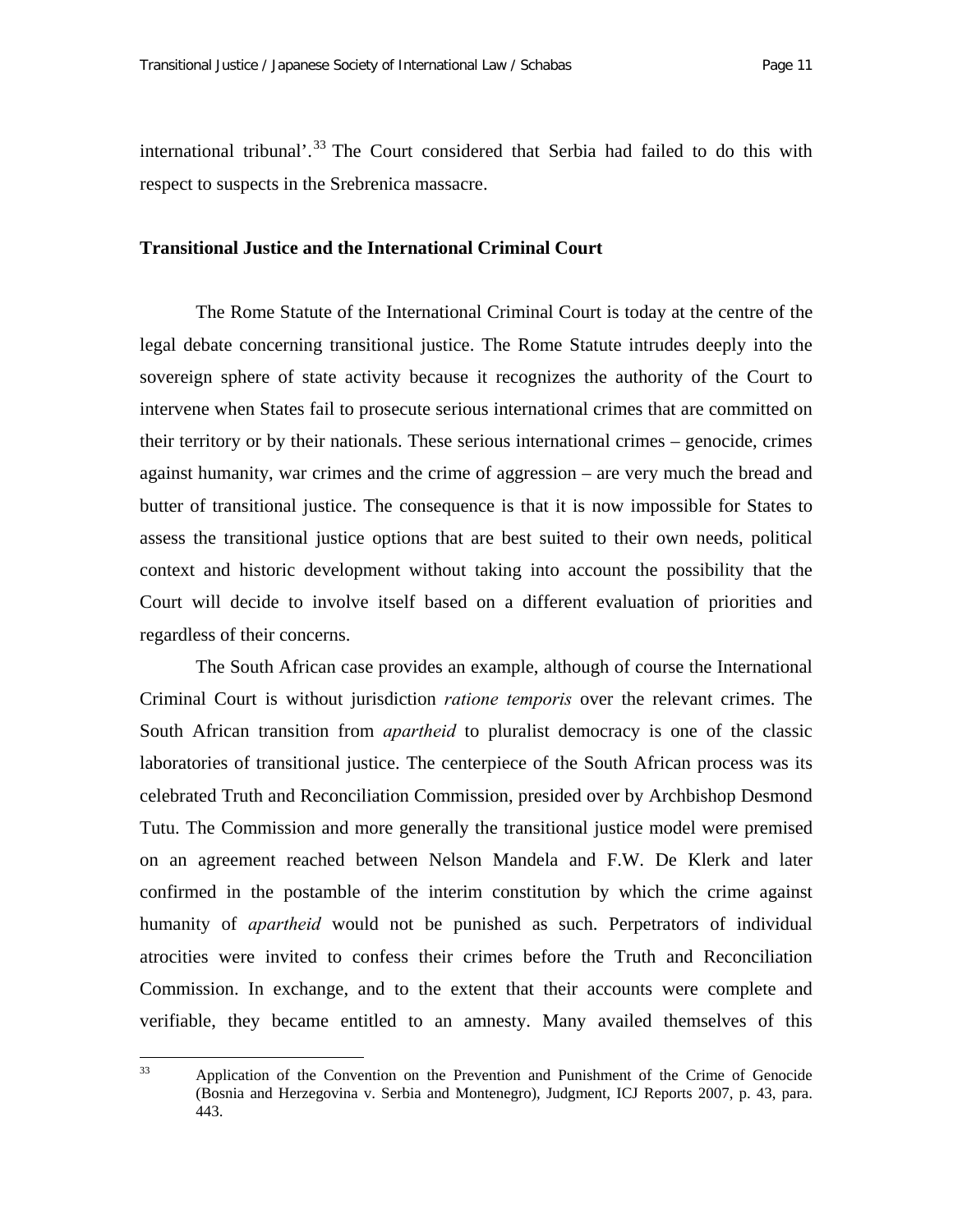possibility, although a significant number did not. Perhaps the latter had calculated, accurately as it turned out, that prosecutions were highly unlikely anyway.

 At the time, this was an exercise of South Africa's sovereign authority. But the situation would not be the same today. It would be possible for the International Criminal Court to intervene and require that those most responsible for the crime against humanity of *apartheid* be brought to justice, assuming the Court would have jurisdiction *ratione temporis*. If necessary, after establishing that South Africa was either unwilling or unable to proceed, a single individual – the Prosecutor – acting without any broader authority in the form of a mandate from South African civil society or for that matter the international community, could decide to upset a very fragile transitional political compromise by prosecuting the *apartheid*-era leaders. The consequences could be enormous. Former tyrants for whom the terms of peaceful transition included a promise they would not be held accountable might refuse to negotiate under such uncertainty. Peaceful transition could prove much more difficult, perhaps impossible.

 Although the South African transition is merely a hypothesis, there is also a good example of this problem from the early practice of the International Criminal Court in the case of Uganda, which is a State Party to the Rome Statute. Uganda's government had been unable to achieve military victory in a conflict that had persisted over nearly two decades. In 2003, prompted by the Prosecutor of the International Criminal Court, the President of Uganda, Yoveri Museveni, referred the situation concerning the Lord's Resistance Army in Northern Uganda to the Court. In mid-2005, five arrest warrants were issued by a Pre-Trial Chamber of the Court against leaders of the rebel group. This appears to have had a decisive effect, in that it prompted the rebels to sue for peace. The fighting stopped, and negotiations commenced. It is widely acknowledged that the threat of prosecution by the International Criminal Court helped to bring the Lord's Resistance Army to the negotiating table. On a visit to the Court, the Ugandan Minister for Security, Amama Mbabazi, noted that the issuance of warrants had contributed to driving the Lord's Resistance Army leaders to the negotiating table. In September 2006, Jan Egelund, the United Nations Under-Secretary-General for Humanitarian Affairs and Emergency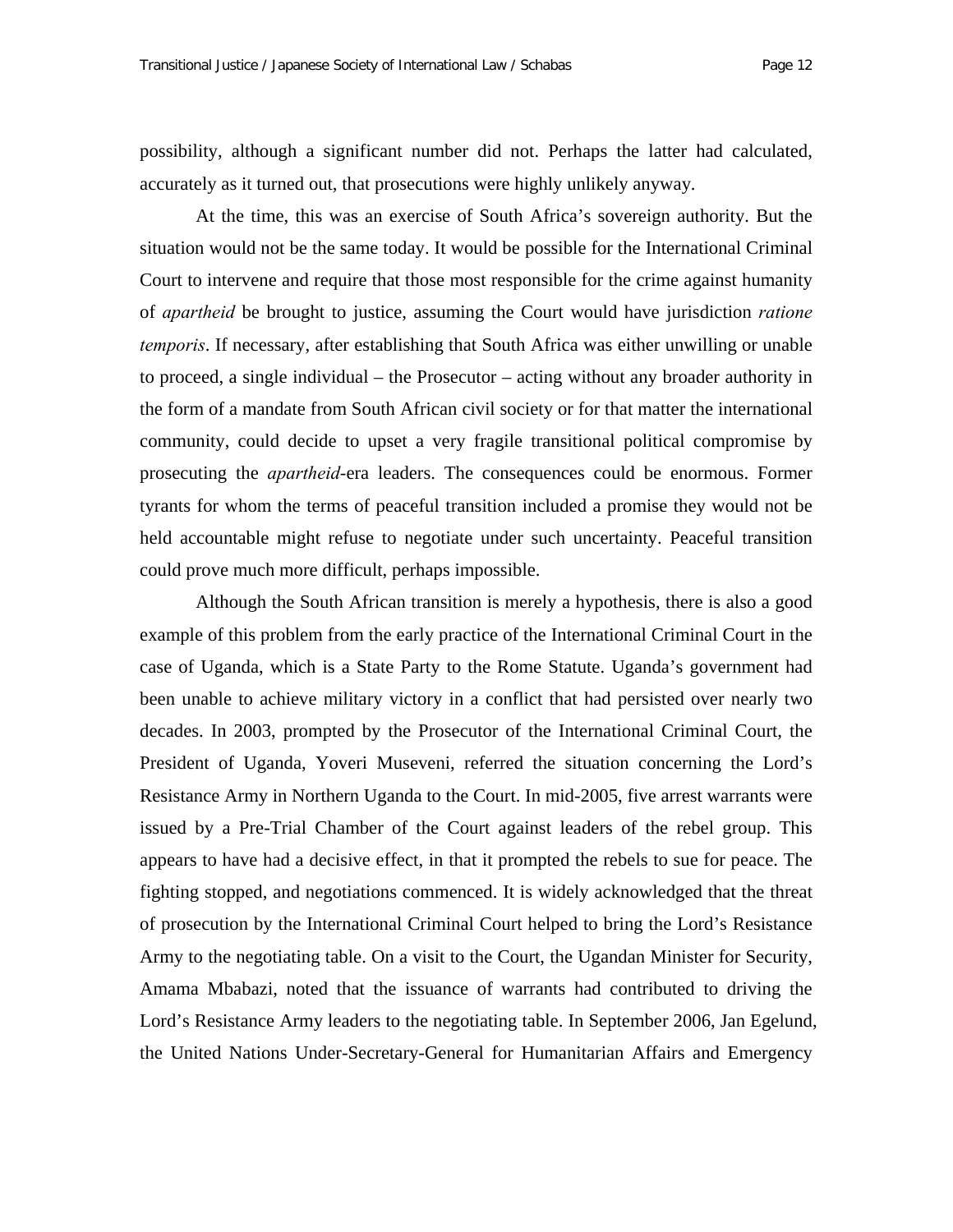Relief, made similar observations in a briefing to the Security Council. Speaking to the Assembly of States Parties in November 2006, Prosecutor Moreno-Ocampo said:

The Court's intervention has galvanized the activities of the states concerned… Thanks to the unity of purpose of these states, the LRA has been forced to flee its safe haven in southern Sudan and has moved its headquarters to the DRC border. As a consequence, crimes allegedly committed by the LRA in Northern Uganda have drastically decreased. People are leaving the camps for displaced persons and the night commuter shelters which protected tens of thousands of children are now in the process of closing. The loss of their safe haven led the LRA commanders to engage in negotiations, resulting in a cessation of hostilities agreement in August  $2006^{34}$ 

Issuance of the arrest warrants had contributed to conflict resolution in Northern Uganda. New and welcome efforts to mediate an end to the civil war gained momentum. The Court was demonstrating its effectiveness.

Predictably, one of the demands of the Lord's Resistance Army leaders was that the International Criminal Court arrest warrants not be pursued. Jan Egelund reported to the Security Council that in meetings with internally displaced persons, civil society and the parties themselves, the 'International Criminal Court indictments were the number one subject of discussion … All expressed a strong concern that if the indictments were not lifted, they could threaten the progress in these most promising talks ever for northern Uganda.' President Museveni was himself more than happy to do this, and promised as much to the Lord's Resistance Army. But he was unable to withdraw the international arrest warrants, which were valid within Uganda as a result of the country's ratification of the Rome Statute. For the first time in human history, a sovereign government could not promise an amnesty in exchange for peace within an internal armed conflict. This was prevented by the international obligations that Uganda had itself accepted.

The Prosecutor of the International Criminal Court refused to consider a retreat from the arrest warrants, even when this seemed to be in the interests of peaceful transition. In the end, at least in part because Museveni could not remove the threat of prosecution by the International Criminal Court, the peace deal broke down. The Lord's Resistance Army leaders did not show up at the meeting where they were to sign the agreement. They retreated into the bush, to fight another day, and to take new victims.

<sup>&#</sup>x27;Opening Remarks, Luis Moreno Ocampo, Fifth Session of the Assembly of States Parties', 23 November 2006.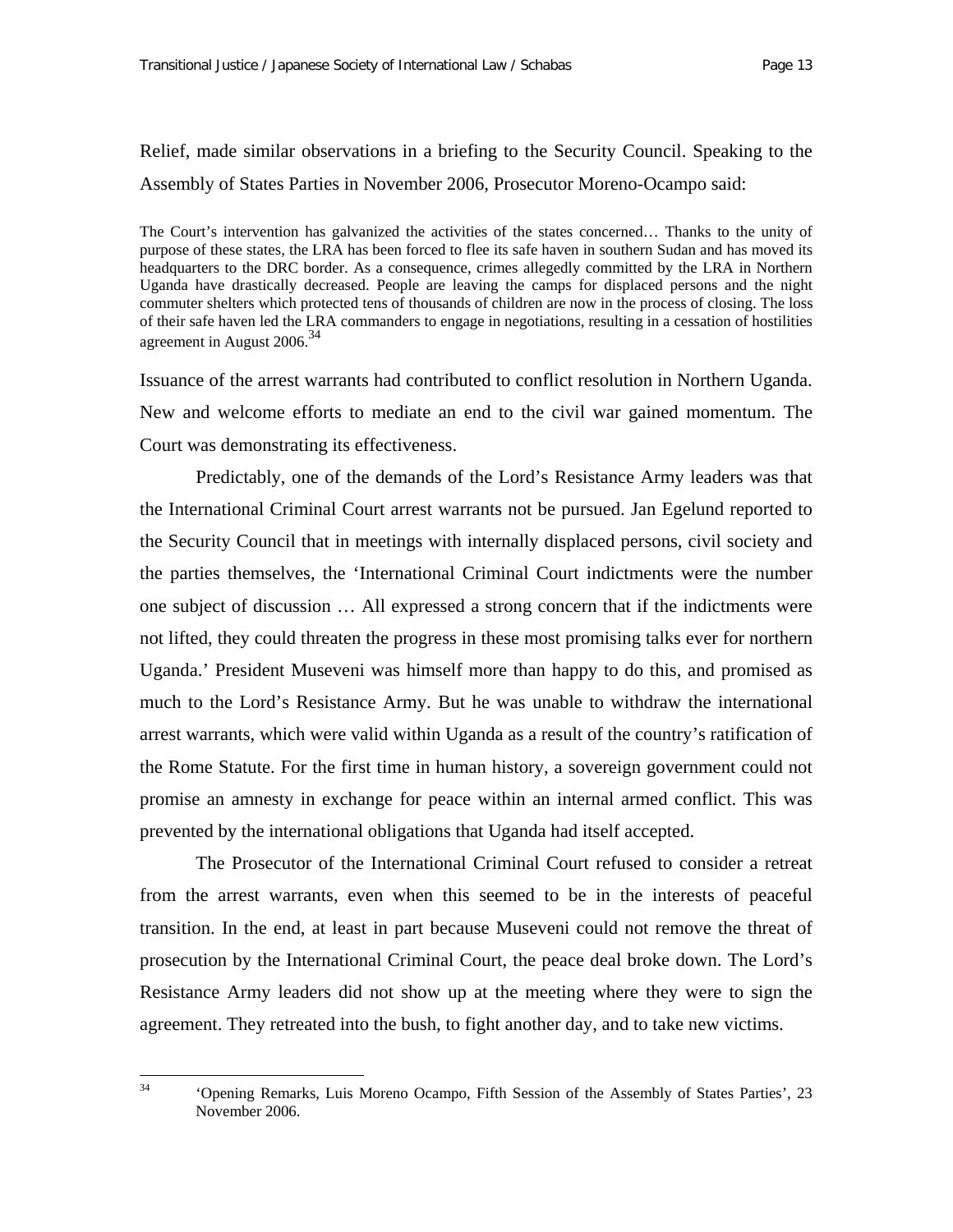Thus, at least as the law is currently understood within the International Criminal Court, decisions like that of South Africa whereby transitional justice will essentially do without criminal prosecution are no longer acceptable. This view was expressed quite explicitly at the Review Conference of the International Criminal Court, held in Kampala in June 2010. One of the four stocktaking sessions held at the Conference was entitled 'peace and justice'. During the discussion, a panellist said: 'Amnesties for crimes under the Statute were now definitively off the table.' In his summary of the debate, moderator Ken Roth, who is the head of the NGO Human Rights Watch, said that 'amnesty was no longer an option for the most serious crimes under the Rome Statute'.

The same position has been enunciated on various occasions by the Prosecutor himself. Thus, in his 'interests of justice' paper issued in 2007, in which he reflected on the scope of the discretion granted him by article 53 of the Statute to decline to prosecute even when requested to do so by the Security Council or a State Party, the Prosecutor said:

In relation to other forms of justice decided at the local level, the Office of the Prosecutor reiterates the need to integrate different approaches. All approaches can be complementary. The Office notes the development of theory and practice in designing comprehensive strategies to combat impunity.10 The pursuit of criminal justice provides one part of the necessary response to serious crimes of international concern which, by itself, may prove to be insufficient as the Office is conducting focused investigations and prosecutions. As such, it fully endorses the complementary role that can be played by domestic prosecutions, truth seeking, reparations programs, institutional reform and traditional justice mechanisms in the pursuit of a broader justice.

The Office notes the valuable role such measures may play in dealing with large numbers of offenders and in addressing the impunity gap. The Office will seek to work with those engaged in the variety of justice mechanisms in any given situation, ensuring that all efforts are as complementary as possible in developing a comprehensive approach.<sup>35</sup>

The Prosecutor took the view that there was a strong presumption in favour of proceeding before the Court. Nothing in his statement suggests a willingness to accept serious and genuine efforts at accountability through non-judicial means as being capable of displacing international prosecution. In Regulations of the Office of the Prosecutor proposed by the Prosecutor in 2009 and subsequently adopted by the Court, the criteria for assessing whether or not to proceed with the investigation of a subject were said to

<sup>35 &#</sup>x27;Policy Paper on the Interests of Justice', September 2007, pp. 7-8 (references omitted).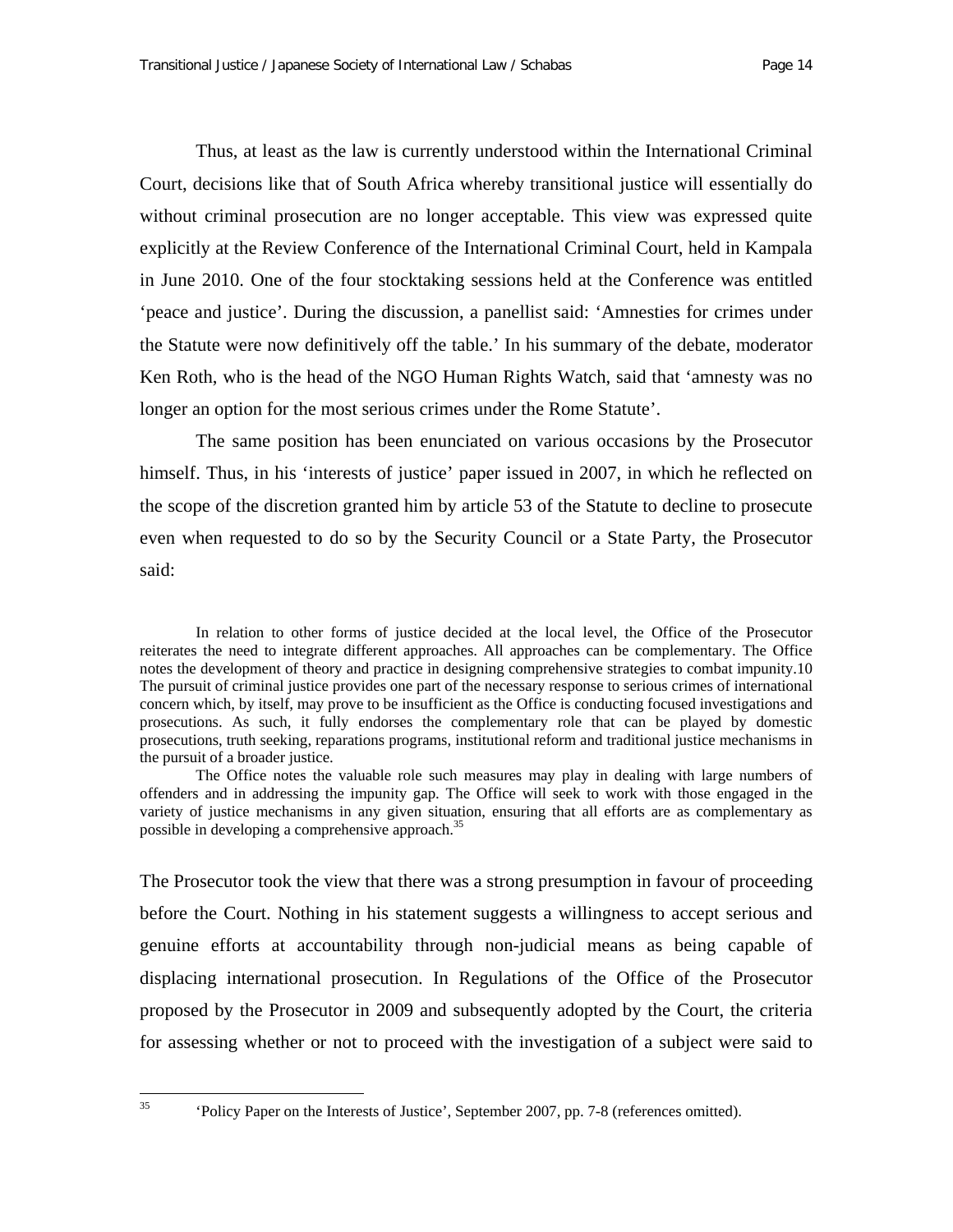consist of various factors including their scale, nature, manner of commission, and impact'.<sup>36</sup>

#### **Amnesty and International law**

The Rome Statute of the International Criminal Court, adopted in July 1998, is actually silent on the subject of amnesty and similar measures to neutralize criminal justice, as are the constitutive instruments of the other modern-day international criminal tribunals, with one exception. The Statute of the Special Court for Sierra Leone declares: 'An amnesty granted to any person falling within the jurisdiction of the Special Court in respect of the crimes referred to in articles 2 to 4 of the present Statute shall not be a bar to prosecution.' This text, which entered into force in January 2002, is specifically targeted at the Lomé Agreement of July 1999. It brought an end to a decade-long civil war that had devastated one of the world's poorest countries. A clause in the Lomé Agreement promises 'free pardon and reprieve to all combatants and collaborators in respect of anything done by them in pursuit of their objectives, up to the time of the signing of the present Agreement'.

There is also an historic example. Control Council Law No. 10, which was the legal basis for post-war trials inside Germany, stated that no 'immunity, pardon or amnesty granted under the Nazi regime' could be admitted as a bar to trial or punishment. It seems that in Japan, following the Second World War, an Imperial Rescript granting an amnesty by general pardon for war crimes committed by members of the Japanese Armed Forces during the Second World War was issued on 3 November 1946. It had no effect upon war crimes trials held by the victorious allies, including the International Military Tribunal for the Far East.

In his report on the establishment of the Special Court for Sierra Leone, the United Nations Secretary-General explained that '[w]hile recognizing that amnesty is an accepted legal concept and a gesture of peace and reconciliation at the end of a civil war or an internal armed conflict, the United Nations has consistently maintained the position

Regulations of the Office of the Prosecutor, ICC-BD/05-01-09, Regulation 29(2).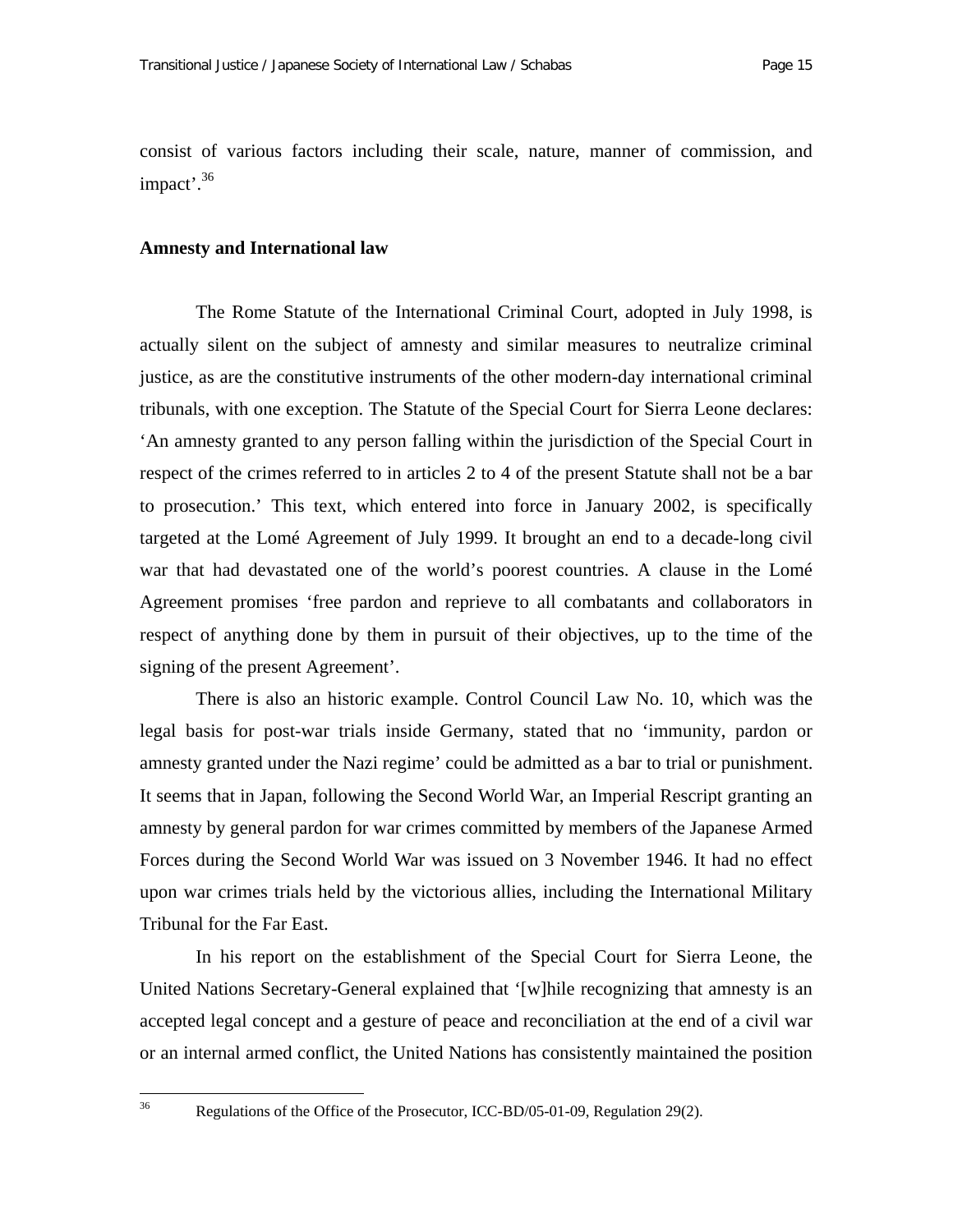that amnesty cannot be granted in respect of international crimes, such as genocide, crimes against humanity or other serious violations of international humanitarian law'. The Secretary-General recalled that his Special Representative had objected to the amnesty clause contained in article IX of the Lomé Peace Agreement, noting in addition its 'illegality under international law'.<sup>37</sup>

Contrast the account with a report published in 2009 by the United Nations High Commissioner for Human Rights:

The lawfulness of amnesty for war crimes, genocide and crimes against humanity was first questioned in relation to the 1999 Lomé Peace Agreement between the Government of Sierra Leone and the Revolutionary United Front, which contained a broad amnesty. Upon witnessing the Agreement, the Special Representative of the Secretary-General in Sierra Leone appended a disclaimer to his signature, reading 'The United Nations does not recognize amnesty for genocide, crimes against humanity, war crimes, and other serious violations of international humanitarian law.'38

The High Commissioner's version is closer to reality. Far from 'consistently maintaining' such an approach to amnesty, in reality the United Nations was charting a new course. The United Nations had not, in fact, objected to an amnesty clause contained in an earlier peace agreement reached with respect to the Sierra Leone conflict, on 30 November 1996. In his objection to the Lomé Agreement in 1999, the Special Representative did not employ the term 'illegality', contrary to the subsequent description by the Secretary-General cited above. There was also something disingenuous about the declaration, because in objecting to the amnesty clause in the Lomé Agreement the Secretary-General was not in fact calling for the peace talks to be aborted and for the parties to return to war until a new agreement could be reached *without* an amnesty clause. Rather, the Secretary-General praised the fact that the parties had agreed to lay down their arms and join in a power-sharing government. He welcomed the end of the conflict. In any case, his agreement was hardly required for the parties to stop fighting.

The amnesty condition may well have been a *sine qua non* for agreement of the parties to the Lomé Agreement. Its removal might have prompted a return to warfare and atrocity. Sometimes, warring groups may only be prepared to lay down their arms in

<sup>37</sup> Report of the Secretary-General on the Establishment of a Special Court for Sierra Leone, UN Doc. S/2000/915, paras. 22-24.<br>
38 Analytical study on human rights and transitional justice, UN Doc. A/HRC/12/18, para. 53.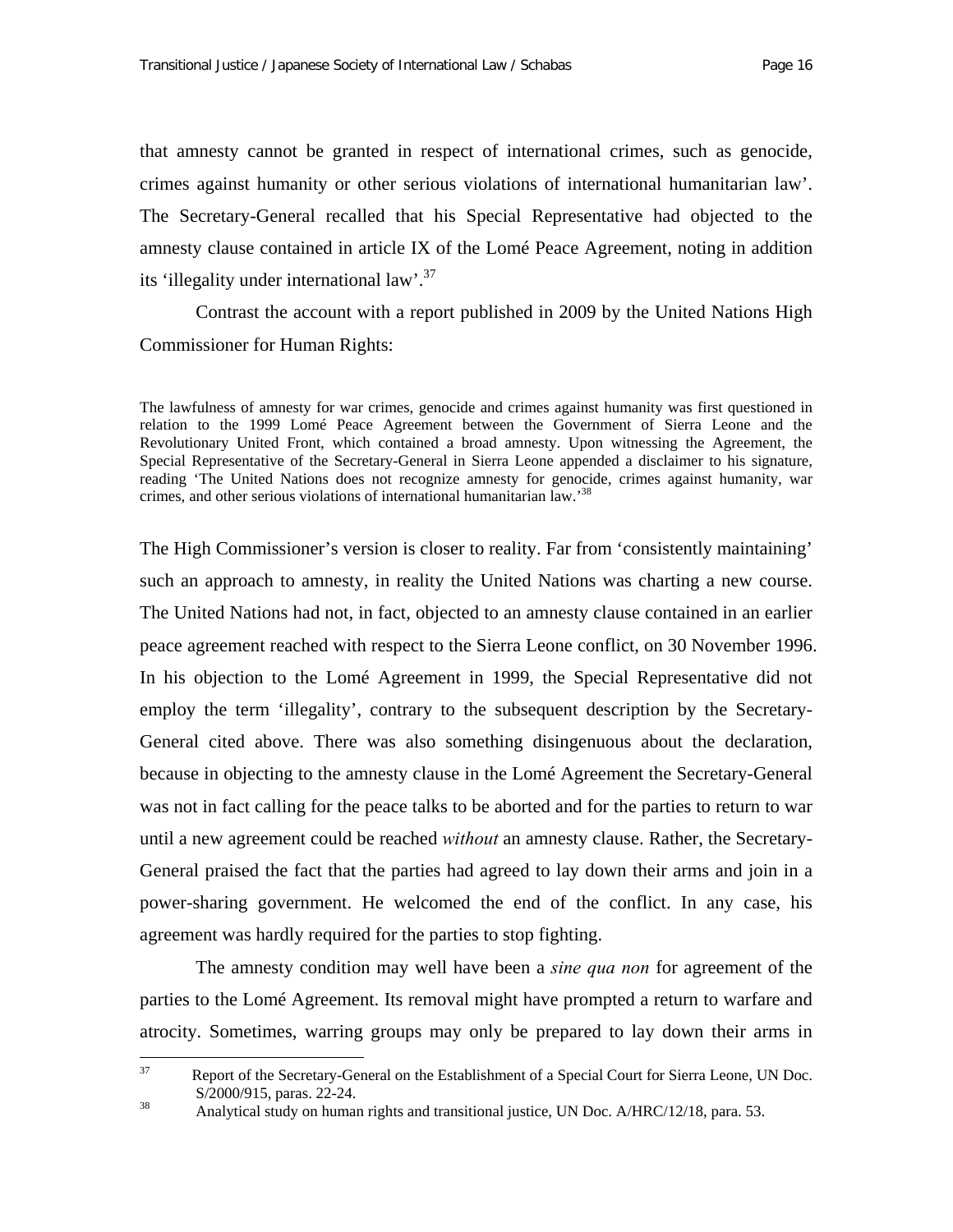return for a guarantee they will not be prosecuted. At Lomé, was it in fact the 'lawfulness' of amnesty that was being questioned? Did the Special Representative of the Secretary-General object to the Sierra Leone amnesty because it was contrary to international law, or because it was inconsistent with a new policy direction of the United Nations Secretariat? Similarly, when panellists at the Kampala Review Conference said amnesty was 'off the table', did they mean that it was prohibited by law or simply undesirable and unadvisable?

Amnesty is defined by the Oxford English Dictionary as 'an act of forgetfulness, an intentional overlooking, a general pardon, esp. for a political offence'. The word is used in many languages. It originates in the Greek language as *άμνηστία*, where it means 'oblivion' or 'forgetfulness'. Sometimes *de facto* amnesties result from a political decision not to prosecute crimes committed during a conflict rather than from a formal agreement or declaration. They may also be the consequence of an offer of asylum which has, as its corollary, the removal of a threat of criminal prosecution. The exile of Napoleon to Elba and later to St Helena furnishes an historic example. A modern one would be Nigeria's promise of refuge to Charles Taylor as part of the deal brokered by its president to end the civil war in Liberia. In July 2011, the United Kingdom and France contemplated sheltering Libyan dictator Muammar Gaddafi from prosecution by the International Criminal Court if he would consent to leave power.

Amnesty has long figured in peace agreements going as far back as the 1648 Peace of Westphalia and probably before then. At the dawn of international criminal justice, the Treaty of Lausanne of 1923 contained a 'Declaration of Amnesty' for all offences committed between 1 August 1914 and 20 November 1922. It replaced the Treaty of Sèvres of 1920, which was never accepted by Turkey, and which authorized prosecution by the victorious allies not only of 'violations of the laws and customs of war', but also for the 'massacres committed during the continuance of the state of war on territory which formed part of the Turkish Empire on August 1, 1914', a reference to the Armenian genocide.

 The Appeals Chamber of the Special Court for Sierra Leone considered whether the prohibition of amnesty in its Statute was actually a rule of international law of more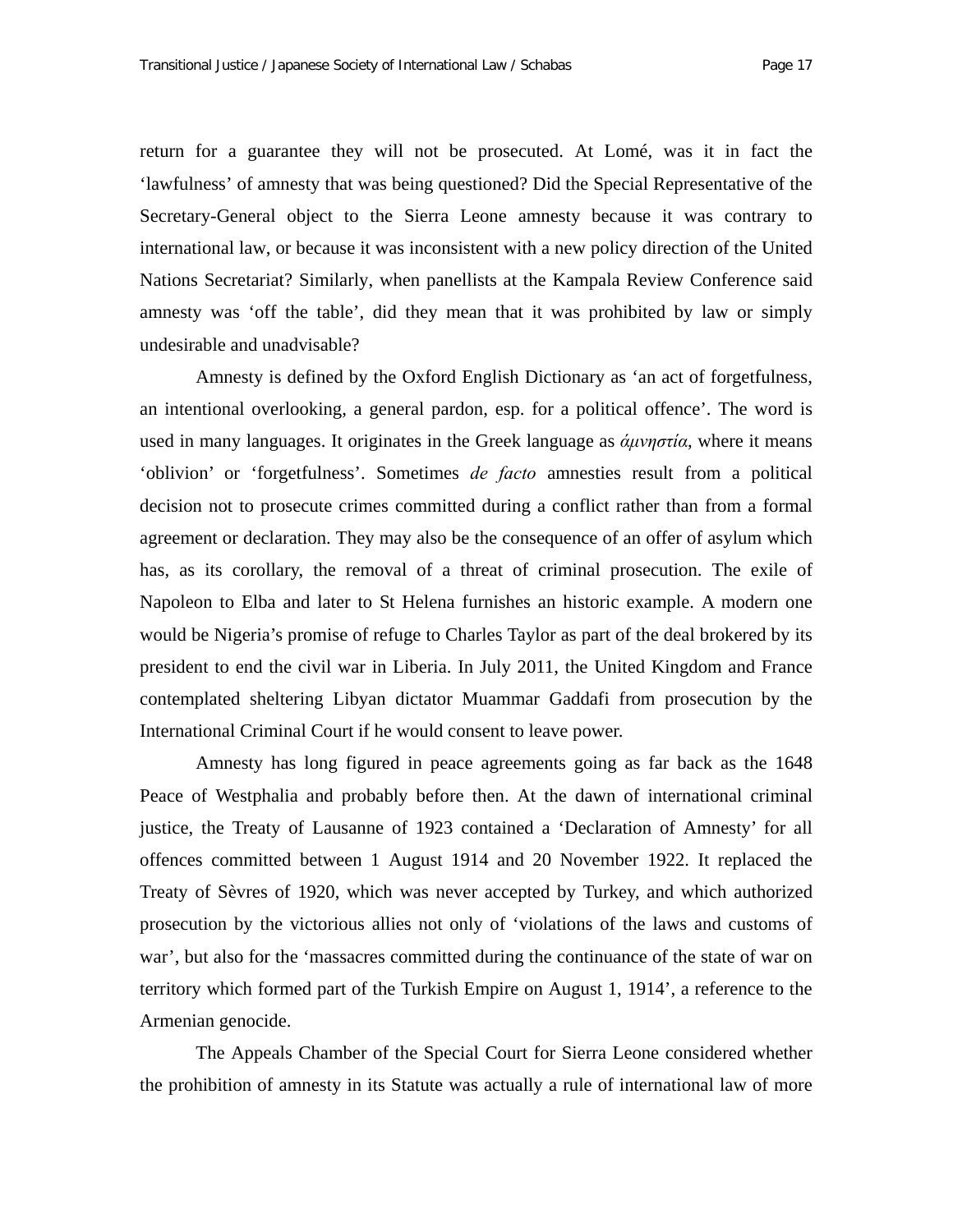general application. It took the view that amnesty was 'not only incompatible with, but is in breach of an obligation of a state towards the international community as a whole'.<sup>39</sup> There have been similar pronouncements from the Inter-American Court of Human Rights, where the obligation is presented as a right of victims rather than a duty to the international community. If indeed the prohibition of amnesty is an affirmative rule of international law, where did it come from and what are its exact parameters?

In terms of the principle of amnesties, there are only two references in major multilateral treaties. Actually, both of them are favourable to the concept. Article 6(4) of the International Covenant on Civil and Political Rights declares: 'Anyone sentenced to death shall have the right to seek pardon or commutation of the sentence. Amnesty, pardon or commutation of the sentence of death may be granted in all cases.' The context suggests that it applies to specific cases of imposition of capital punishment, rather than to situations of post-conflict justice. Much more relevant is the Protocol Additional to the 1949 Geneva Conventions and Relating to the Protection of Victims of Non-International Armed Conflicts. According to article 6(5) of Protocol II, '[a]t the end of hostilities, the authorities in power shall endeavour to grant the broadest possible amnesty to persons who have participated in the armed conflict, or those deprived of their liberty for reasons related to the armed conflict, whether they are interned or detained'.

Article  $6(5)$  of Protocol II is a bone that sticks in the throats of those who insist upon the illegality of amnesty. It has been argued that article 6(5) was never intended to authorize or encourage amnesty for serious violations of international humanitarian law, such as war crimes, crimes against humanity and genocide. Much of the literature on this point harks back to a reference in an article by Douglass Cassel citing a letter from a lawyer in the International Committee of the Red Cross, Toni Pfanner, who claimed that the purpose of the drafters of article 6(5) was not to provide impunity for war crimes.<sup>40</sup> It is of course not unknown for participants in the drafting of an international treaty to suggest subsequently that it be interpreted in a certain way

<sup>39</sup> 39 *Kallon* (SCSL-04-15AR72(E)) and *Kamara* (SCSL-04-16-AR72(E)), Decision on Challenge to Jurisdiction: Lomé Accord Amnesty, 13 March 2004, para. 73. See also: *Kondewa* (SCSL-2004- 14-AR72(E)), Separate Opinion of Justice Robertson, 25 May 2004.<br>
Douglass Cassel, 'Lessons from the Americas: Guidelines for International Response to Amnesties

for Atrocities', (1997) 59 *Law & Contemporary Problems* 197, at p. 218.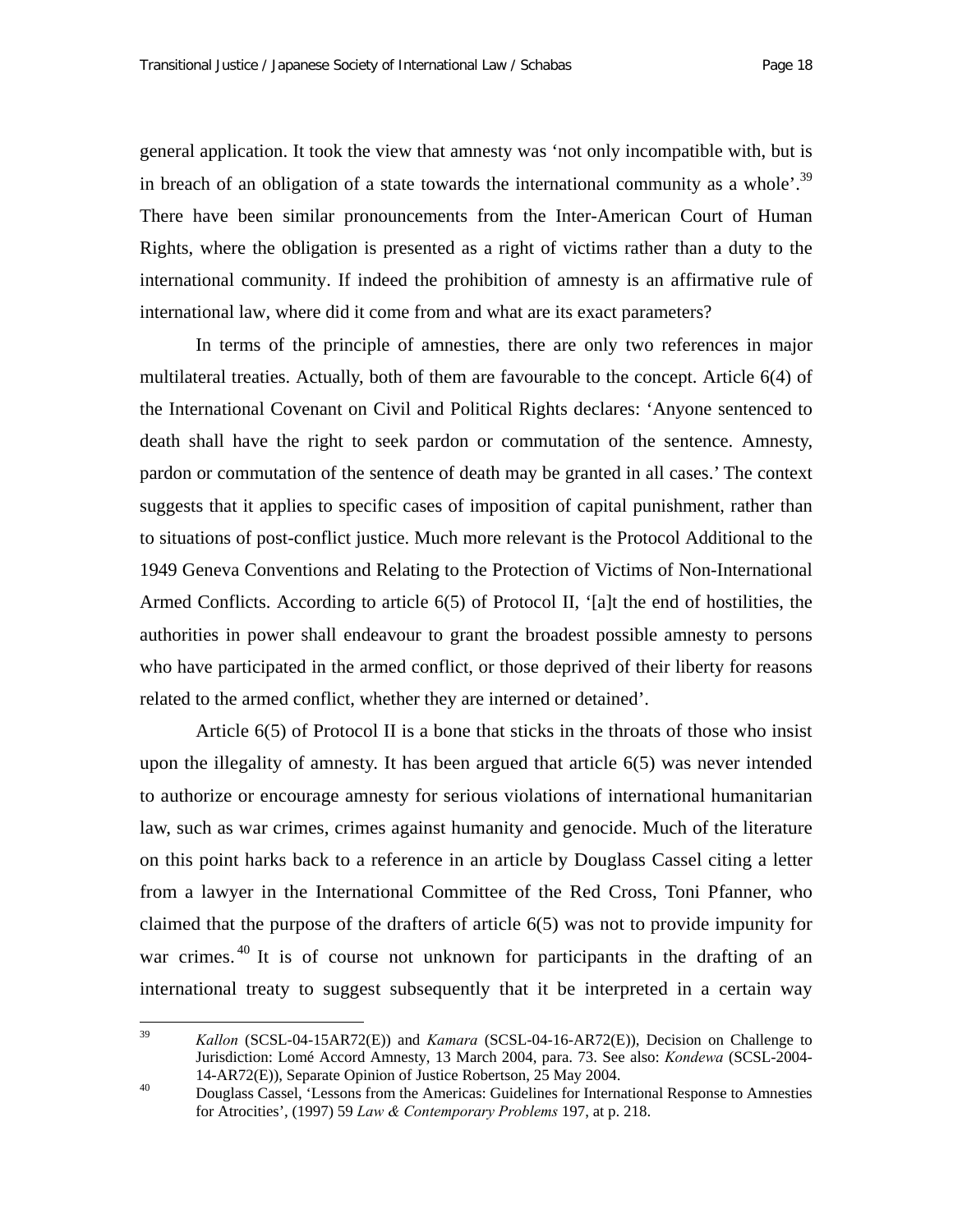because 'that is what we meant' at the time. The problem is that such agreements are often reached precisely because the negotiators intend somewhat divergent results, yet are able to agree upon language that may bridge a gap between different possible interpretations. In any case, Pfanner did not participate in the negotiations of Protocol II in the 1970s and his belief is at the best premised on hearsay from those who did. Their recollections of debates in years past may be coloured by what they would like to remember.

In assessing what the drafters of the Protocol intended in article 6(5), it is probably better to look at the documents themselves. Evidence in these materials that the drafters of article  $6(5)$  of Protocol II meant to exclude serious violations of international humanitarian law is actually very slender. The record shows that when article 6(5) of Protocol II was adopted, the representative of the Soviet Union declared that in his country's opinion, the provision could not be interpreted as applying to war criminals and those who had committed crimes against humanity. This appears to be the only mention of the issue in the record of the Diplomatic Conference of 1974-1977 at which the Protocol was adopted. More than three decades have passed, and it is now perhaps more difficult to recall the international context of the time. Suffice it to say that an isolated statement from the Soviet Union at a diplomatic conference in the mid-1970s is probably better interpreted as evidence of an absence of agreement, rather than as proof of consensus or acquiescence. One statement of this nature is flimsy authority as a basis for interpretation of a treaty provision.

Moreover, we know that the drafters of Protocol II quite intentionally excluded the concept of war crimes in non-international armed conflict altogether. Early drafts of the Protocol spoke of war crimes known as 'grave breaches', parallel to a concept applicable in international armed conflict. But these references were dropped in the final text, failing agreement on the relevance of the entire notion of war crimes to civil wars. Why would the drafters of Protocol II have excluded the concept of war crimes in non-international armed conflict, but at the same time intended to refer implicitly to a non-existent notion in the amnesty provision? This rejection of the very concept of war crimes during non-international armed conflict persisted until the mid 1990s, and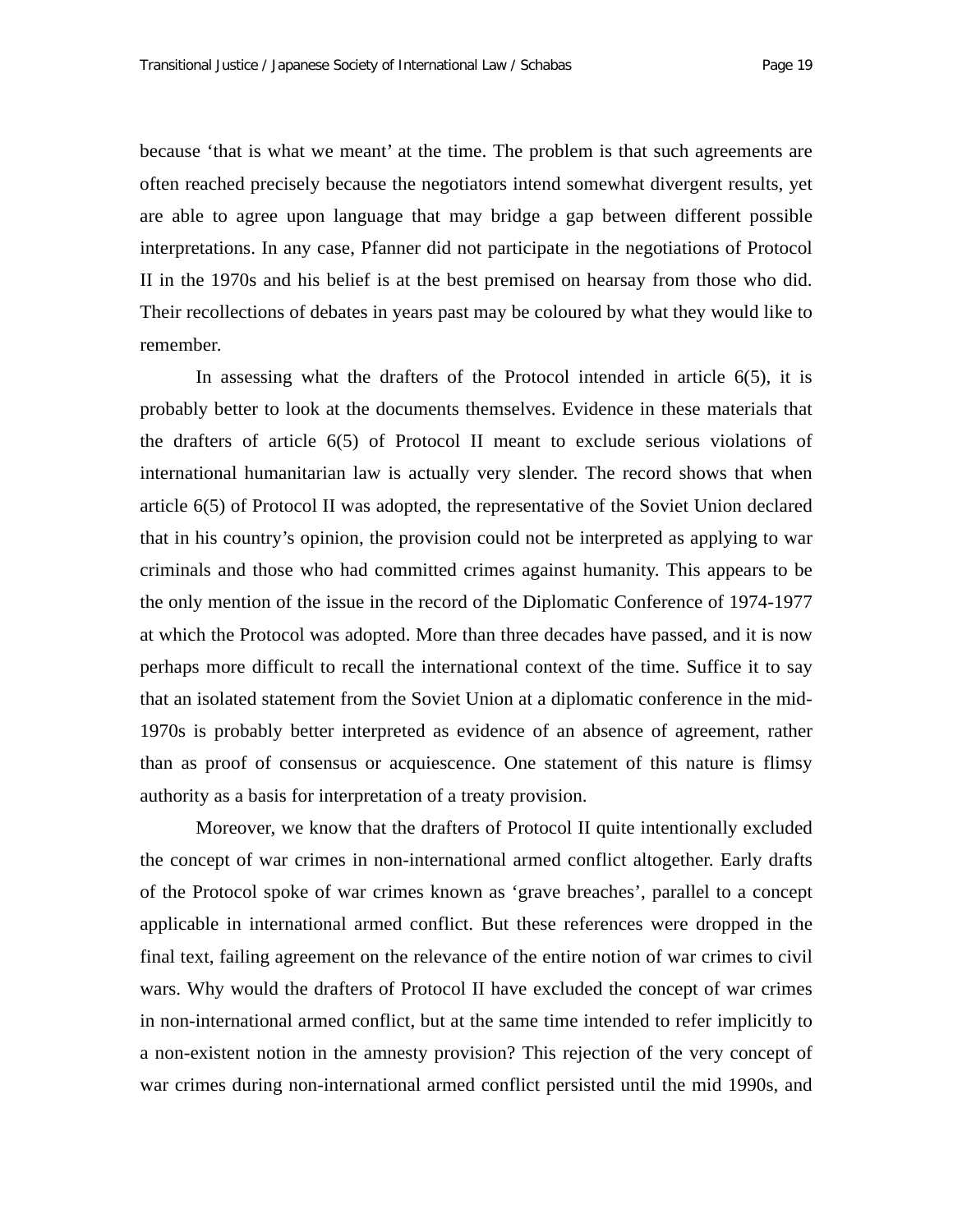continued to be questioned by large states as recently as the 1998 Diplomatic Conference at which the Rome Statute was adopted.

In 2004 the International Committee of the Red Cross published a study of the customary law applicable to armed conflict. The four Geneva Conventions of 1949 have been ratified by virtually every country in the world, and it is often said that their provisions now amount to a codification of customary norms. The same cannot so readily be said of the two Protocols of 1977, where the ratification pattern is not as unanimous. An important objective of the customary law study was to fill the gaps in treaty ratification. Amongst other things, the authors of the customary law study turned their sights on article 6(5) of Protocol II, which they reformulated slightly by the addition of a final phrase to the text, excluding 'persons suspected of, or accused of or sentenced for war crimes'.<sup>41</sup> The authors of the Red Cross study on customary law, Jean-Marie Henckaerts and Louise Doswald-Beck, explained that the intent of the drafters of the Protocol was to exclude war crimes from such an amnesty. They asserted that 'state practice establishes this rule as a norm of customary international law applicable in non-international armed conflicts'. This is a dubious proposition.

In the commentary on the rewritten  $2004$  version of article  $6(5)$ , several amnesties that specifically excluded war crimes from their scope are cited to support the claim about state practice. But surely this is not the way to establish a consistent rule that might then be deemed to be customary in nature. One does not prove a norm that is generally accepted by demonstrating that some people appear to abide by it. Should not the analysis begin by asking whether there are examples of amnesties that *include* war crimes and other atrocities? Louise Mallinder, in her very thorough recent study based on a data base of more than 500 situations, concludes that the practice of amnesty has actually increased in popularity in recent years.<sup> $42$ </sup> A review of the more detailed sources provided in Volume III of the customary law study confirms the widespread practice of amnesty and the fact that while in some cases war crimes

<sup>41</sup> 41 Jean-Marie Henckaerts and Louise Doswald-Beck, *Customary International Humanitarian Law*, Cambridge, Cambridge University Press, 2005, p. 611. 42 Louise Mallinder, *Amnesty, Human Rights and Political Transitions, Bridging the Peace and* 

*Justice Divide*, Oxford and Portland: Hart Publishing, 2008.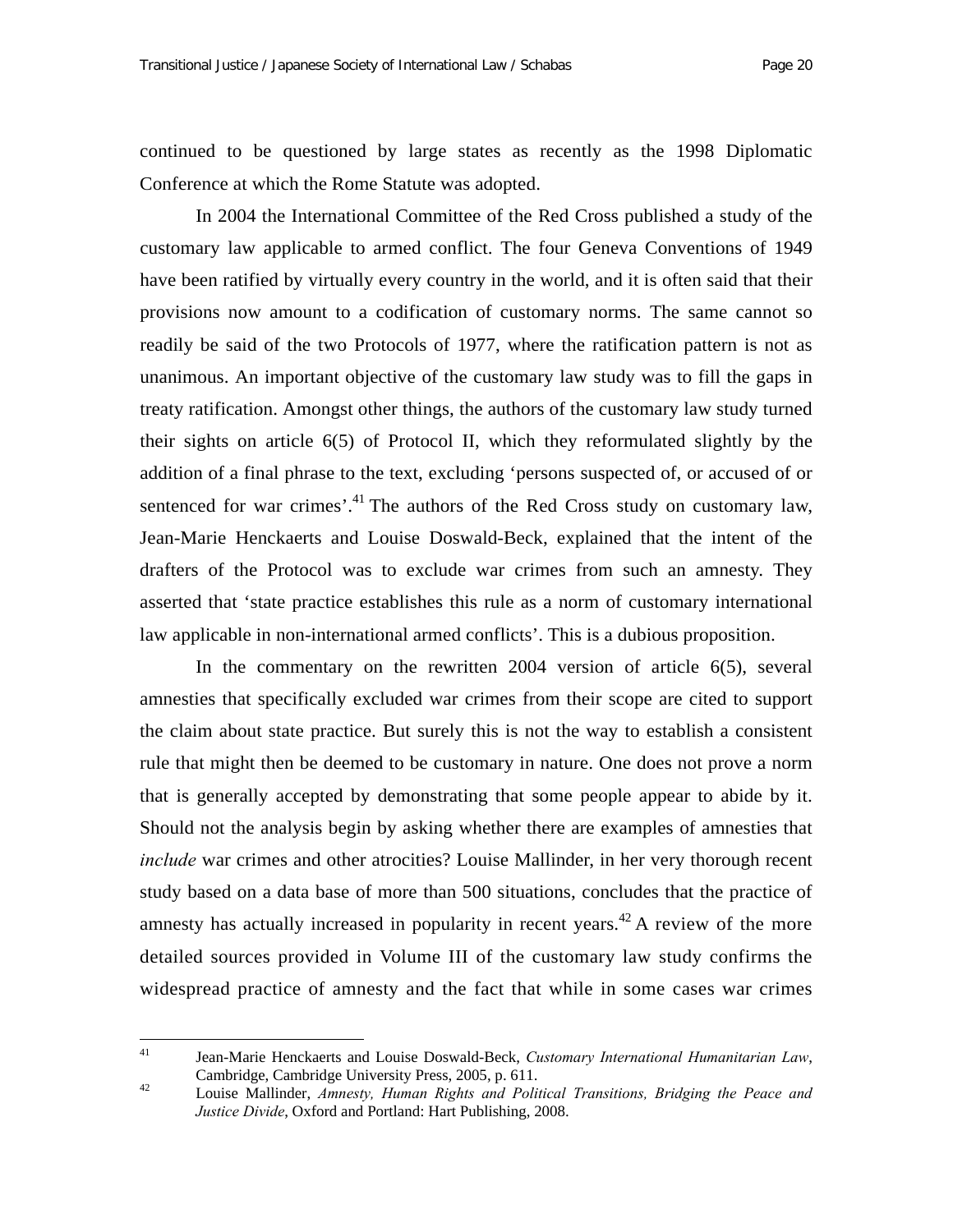are excluded, this cannot be said to be a general rule. In the introduction the study says that if it is to constitute a basis for a customary norm, state practice must be 'virtually uniform'.

The study by the International Committee of the Red Cross acknowledges a judgment of the South African Constitutional Court that interpreted article 6(5) of Protocol II and upheld a broad amnesty. It attempts to distinguish this by adding that the amnesty 'required full disclosure of all the relevant facts' in exchange, nourishing the argument that South Africa did not have a 'blanket amnesty'. It selectively omits discussing the much broader and essentially unconditional amnesty with respect to the crime against humanity of *apartheid*.

The Red Cross study also considers the Sierra Leone amnesty, noting that the Security Council confirmed it could not apply to war crimes. That is somewhat of an overstatement. The Security Council Resolution in question involved the establishment of the Special Court for Sierra Leone, which in effect repealed an amnesty accorded to a handful of senior perpetrators, making 'those who bear the greatest responsibility' punishable before the international tribunal. In reality, it also implicitly confirmed the ongoing validity of the amnesty accorded to all of the participants in the conflict with the exception of the dozen or so who were to be subject to the Special Court.

Several weeks after the Lomé Peace Agreement was reached the Security Council convened to assess progress in resolving the conflict. It adopted a resolution that alluded to the Secretary-General's statement on the amnesty provision. The oblique reference was an obvious compromise, reflecting the varied opinions within the Council about the legality and the wisdom of the amnesty. For example, speaking in the debate, the British representative said that the 'blanket amnesty' had 'rightly caused concern. But this was one of many hard choices that the Government and the people of Sierra Leone had to make in the interests of securing a workable agreement.' The United States said it was 'committed to the pursuit of accountability' but that '[a]t the same time, we recognize the need to allow the Lomé Agreement to bear fruit'. Argentina spoke expressing its disapproval of the amnesty, but said 'we understand that that very delicate decisions can be taken only by the parties involved, which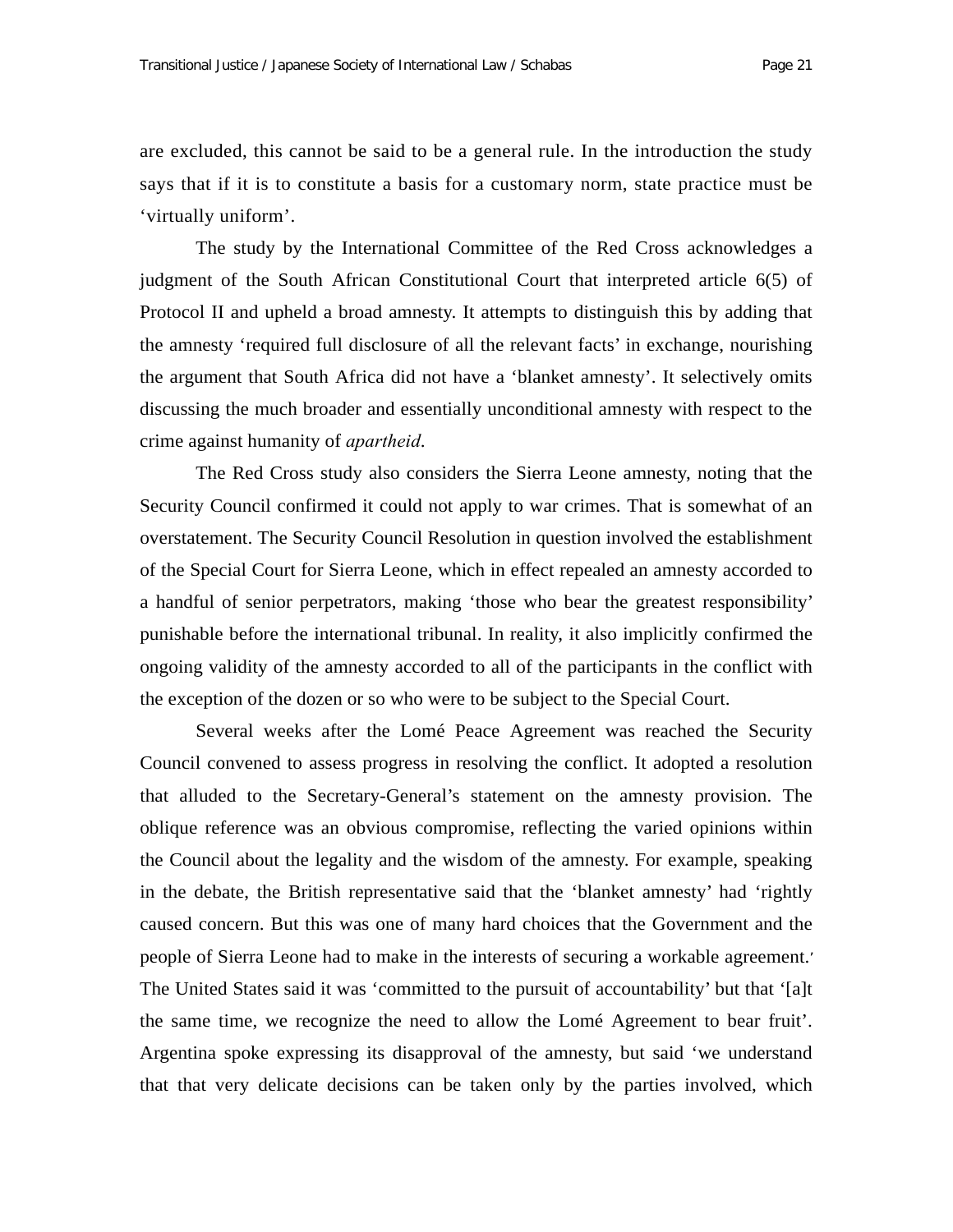assume the historical responsibility inherent in that decision'. Gabon expressed satisfaction with the amnesty. Gambia said it understood the circumstances under which the amnesty was granted; it mentioned the disclaimer by the Special Representative, saying it shared the views expressed. The Netherlands was the only other state to refer to the Special Representative's reservation, strongly condemning the amnesty. Slovenia said the Lomé Agreement 'highlighted the difficult choices that often confront the peacemakers'. Others, including Canada and France, said nothing about the amnesty. $43$ 

Surely it would have been more prudent for the International Committee of the Red Cross to acknowledge that there is actually quite inconsistent practice in this area, and that realistically one cannot conclude there is a prohibition under customary international law. A fairer assessment of law and practice appears in the reasons of Lord Lloyd of the United Kingdom House of Lords in the *Pinochet case*, in 1998.

Further light is shed on state practice by the widespread adoption of amnesties for those who have committed crimes against humanity including torture. Chile was not the first in the field. There was an amnesty at the end of the Franco-Algerian War in 1962. In 1971 India and Bangladesh agreed not to pursue charges of genocide against Pakistan troops accused of killing about one million East Pakistanis. General amnesties have also become common in recent years, especially in South America, covering members of former regimes accused of torture and other atrocities. Some of these have had the blessing of the United Nations, as a means of restoring peace and democratic government… It has not been argued that these amnesties are as such contrary to international law by reason of the failure to prosecute the individual perpetrators.<sup>44</sup>

In fact, there is no treaty text in public international law instruments explicitly prohibiting amnesty and there is no consistent practice of states allowing the conclusion that this is a norm of customary international law.

The argument that amnesty is prohibited by international law relies upon implication. With respect to certain treaties, such as the Convention Against Torture and the Genocide Convention, as well as the 1949 Geneva Conventions, it is said that the duty to prosecute specific crimes precludes the possibility of amnesty. But treaties are also to be interpreted in light of the subsequent practice of their parties. For the same reasons

<sup>43</sup> <sup>43</sup> UN Doc. S/PV.4035, p. 5.<br><sup>44</sup> P. y. Bow Street Metropo

<sup>44</sup> *R.* v. *Bow Street Metropolitan Stipendiary Magistrate,* Ex Parte *Pinochet*, [1998] 4 All ER 897 (HL), at 929 h-i.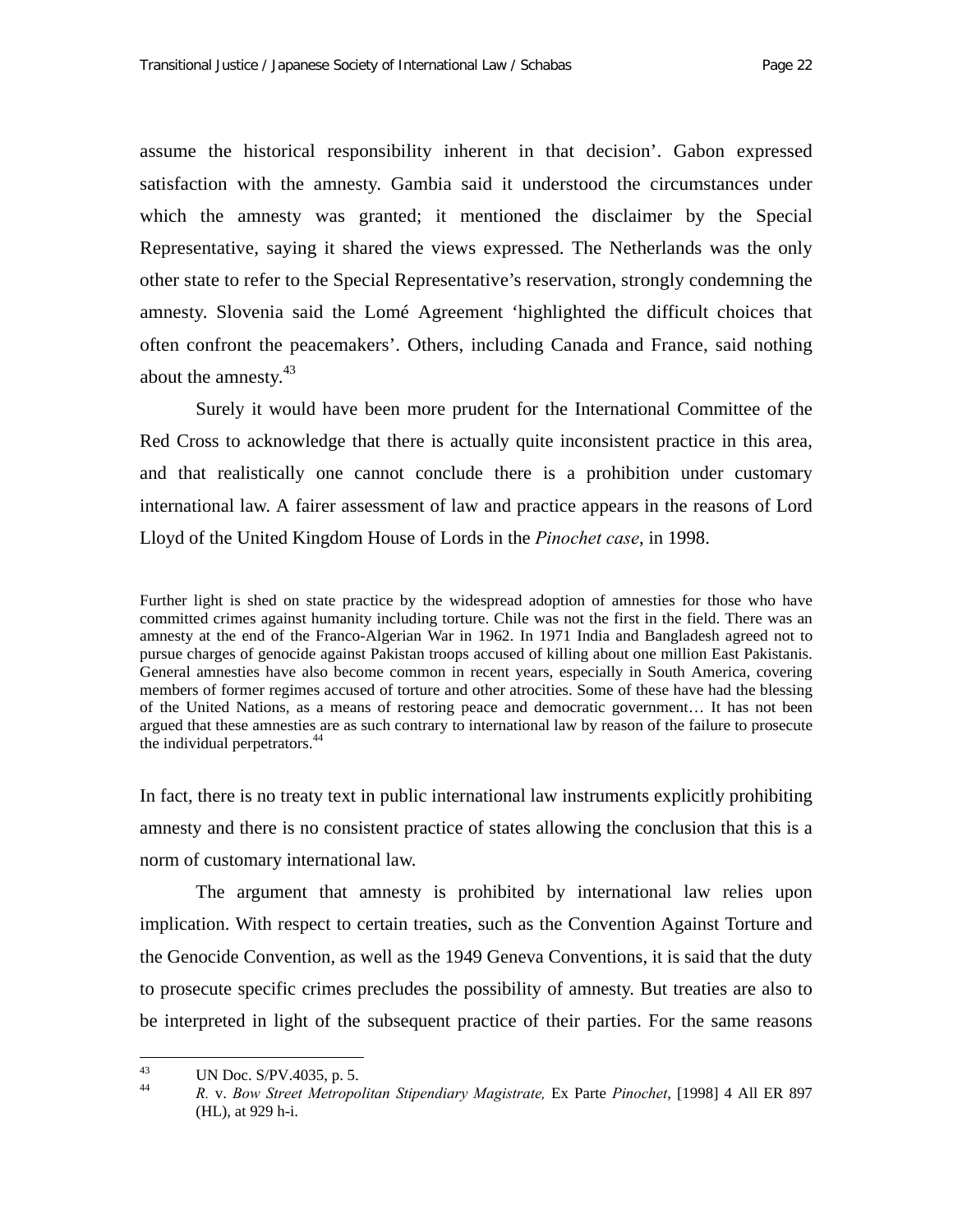that generate doubts about the consistent practice necessary to conclude that a customary norm exists, the argument that the obligation to prosecute set out in certain treaties is unconditional and without any exception cannot be sustained. Even when states assume their duties to ensure that such atrocity crimes are prosecuted, they often pursue the matter selectively and partially, rather like the United Nations did with respect to Sierra Leone. There may be some symbolic trials, but often there is no attempt at full-blown and exhaustive implementation.

 In 2006, four senior Rwandan officials against whom credible allegations of genocide had been made were located in the United Kingdom. The government cooperated with the Rwandan Government in developing an extradition request. When British courts denied the application, in mid-2009, because they considered the Rwandan justice system to be inadequate, the four were released. They now remain at large without any prospect they will be brought to justice. Britain does not have legislation enabling it to exercise universal jurisdiction over the crime of genocide. Presumably, if it believed that it was required by international law to prosecute genocide suspects found on its territory, it would have enacted appropriate laws. The United Kingdom acceded to the Genocide Convention on 30 January 1970, so it has had more than forty years to reflect upon the shortcomings in its legal framework.

The tension between amnesty and international prosecution also manifested itself in the removal of Charles Taylor from power in Liberia. In August 2003, Taylor agreed to leave office in exchange for a promise of asylum in nearby Nigeria. The deal brought an end to a lengthy conflict. Not only were lives spared as a result, Liberia was launched on a process of reform and democratization. Those with an intransigent attachment to justice were shocked, given that Taylor had been indicted for war crimes and crimes against the humanity by the Special Court for Sierra Leone only months earlier. But even they cannot dispute the impressive deliverables that resulted from the departure of Taylor. Without the promise of asylum and, in effect, immunity from prosecution, Taylor probably would have prolonged the conflict. Indeed, he might still be in power.

Later, intense international pressure led Nigeria to revoke the protection of Taylor, and facilitate his transfer to The Hague for trial before the Special Court for Sierra Leone.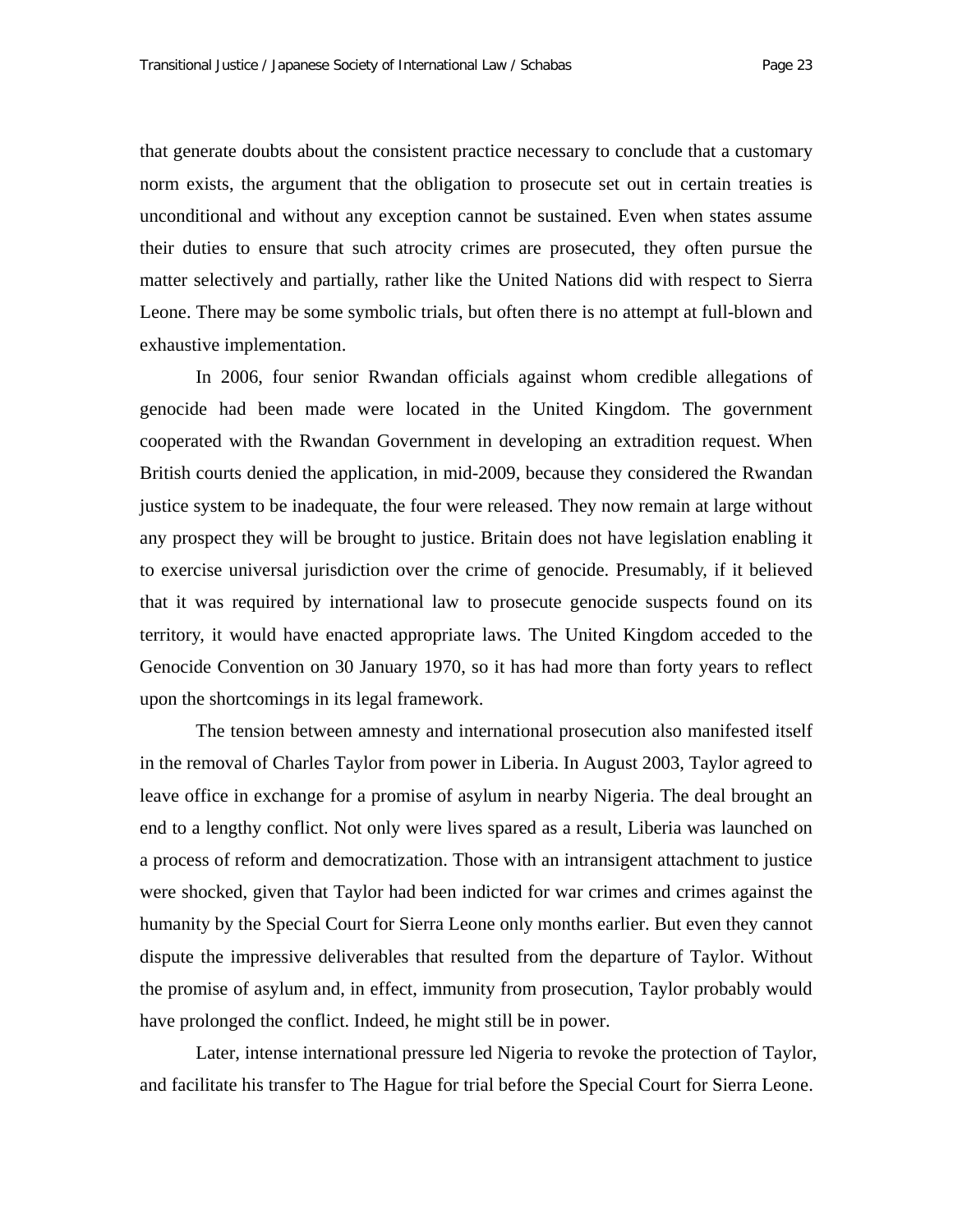This may have been an error, not because Taylor does not deserve to be tried for the crimes with which he has been charged, but because the withdrawal of his effective amnesty demonstrates bad faith of peacemakers, and makes it less likely that the same technique of conflict resolution can be employed again. Unconditional opponents of amnesty welcome such developments. But a useful implement has been removed from the tool-box of the African peacemaker, and more innocent people will die on the continent as a result.

Aside from the claims that such amnesties are not permitted under international law, it is also argued that they are unwise, and that they resolve nothing. A failure to punish perpetrators of serious crimes means uncertain and unstable peace, and strengthens the likelihood of a return to conflict, it is said. This is slightly different from the argument that amnesty is unacceptable because it violates the rights of individual victims. Rather, amnesty is challenged precisely because it does not contribute to lasting peace. The argument is utilitarian, not retributive. Presumably, those who subscribe to this view are not opposed to amnesty as a matter of principle, but rather because it fails to deliver its alleged benefits.

The contention that amnesty does not promote lasting peace is an interesting hypothesis, but it is unproven, and there is much empirical evidence to the contrary. It may well be the case that in some circumstances, a situation of impunity has contributed to continuing instability or at least accompanied it. In the Balkans, for example, it was fashionable to explain the wars of the 1990s as the consequence of unsettled scores dating back to the Second World War and even earlier, to distant centuries. Perhaps that explanation has some validity. But there are other conflicts that ended with impunity, and yet where peace seems permanent enough. Spain is the usual example here, a country that suffered through a fierce civil war followed by more than three decades of brutal dictatorship. Its transition, in the 1970s, was premised upon an amnesty. There are unsatisfied victims, or their descendants, to be sure, and some rumblings from the judiciary and civil society, but this alone does not mean that a generalized social peace has not been achieved.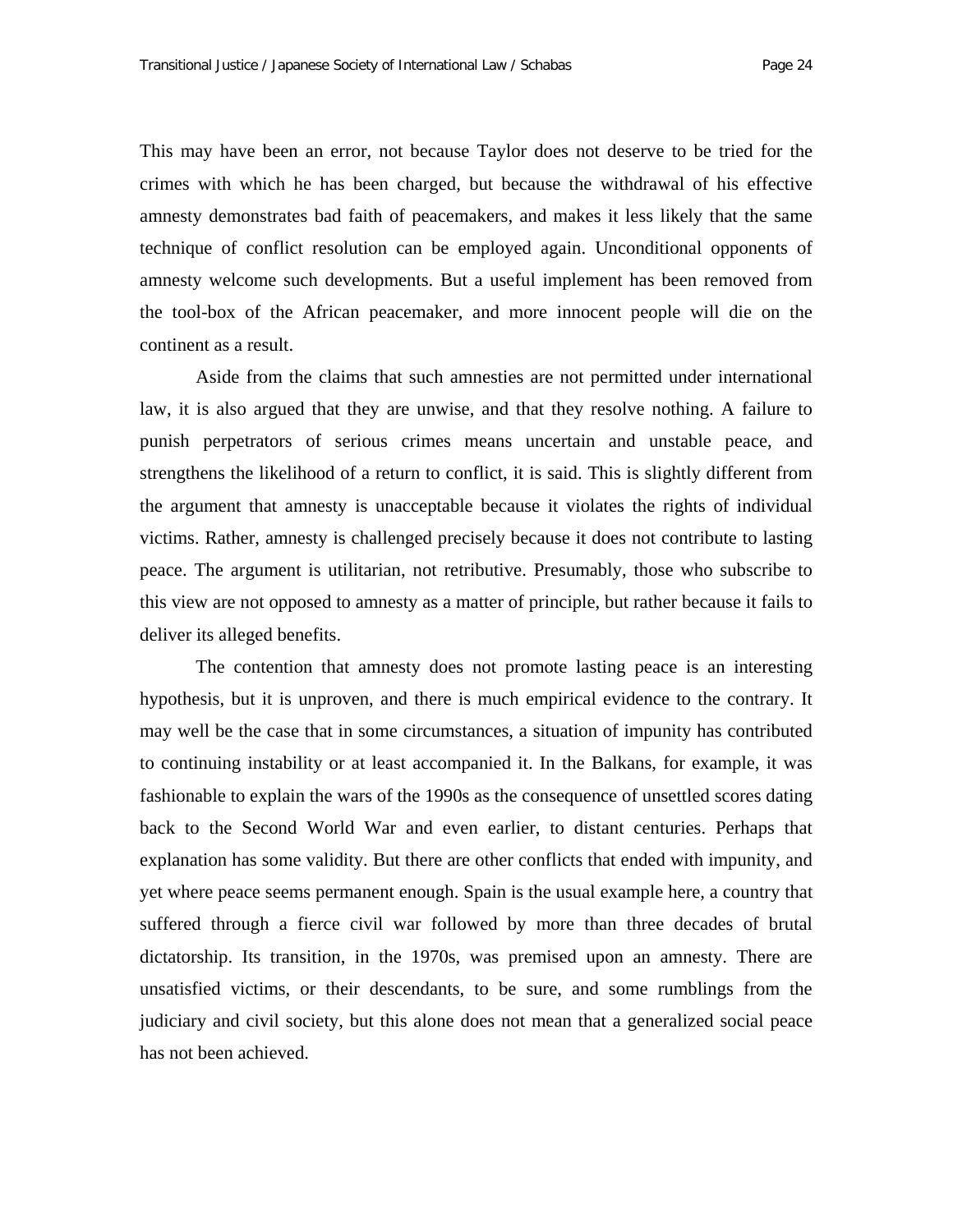A more nuanced approach to amnesty was adopted by the Sierra Leone Truth and Reconciliation Commission. In its final report, the Commission concluded:

Accordingly, those who argue that peace cannot be bartered in exchange for justice, under any circumstances, must be prepared to justify the likely prolongation of an armed conflict. Amnesties may be undesirable in many cases. Indeed there are examples of abusive amnesties proclaimed by dictators in the dying days of tyrannical regimes. The Commission also recognizes the principle that it is generally desirable to prosecute perpetrators of serious human rights abuses, particularly when they rise to the level of gravity of crimes against humanity. However amnesties should not be excluded entirely from the mechanisms available to those attempting to negotiate a cessation of hostilities after periods of brutal armed conflict. Disallowing amnesty in all cases is to deny the reality of violent conflict and the urgent need to bring such strife and suffering to an end.

The Commission is unable to declare that it considers amnesty too high a price to pay for the delivery of peace to Sierra Leone, under the circumstances that prevailed in July 1999. It is true that the Lomé Agreement did not immediately return the country to peacetime. Yet it provided the framework for a process that pacified the combatants and, five years later, has returned Sierra Leoneans to a context in which they need not fear daily violence and atrocity.<sup>45</sup>

The Commission's view is probably a minority voice in the current debate, at least in international law circles. At the very least, it usefully recalls that there is no unanimity on these issues.

### **Justifications for Transitional Justice in Law and Practice**

Transitional justice involves a spectrum of alternatives. No situation will be treated in an identical way. As discussed above, the International Criminal Court seems to reduce the degree of discretion at the national level in the selection of the relevant options, by making prosecution an imperative and by authorising the intervention of the Court where it is not undertaken by national authorities. For States Parties to the Court, this is a treaty obligation that they have freely accepted. They are also at liberty to denounce the Rome Statute should they find this limitation on their sovereignty to be unacceptable.<sup>46</sup> If States Parties find that the International Criminal Court encroaches unacceptably upon the choice of alternatives adopted to deal with transitional justice, they may amend the Statute to limit the discretion of the Prosecutor or the judges. The Prosecutor is, of course,

 $45$ 45 *Witness to Truth: Report of the Sierra Leone Truth and Reconciliation Commission*, Vol. 3B, Freetown, 2004, ch. 6, paras. 11-12 (the author of this volume was one of the members of the Commission). 46 Rome Statute of the International Criminal Court, (2002) 2187 UNTS 90, art. 127.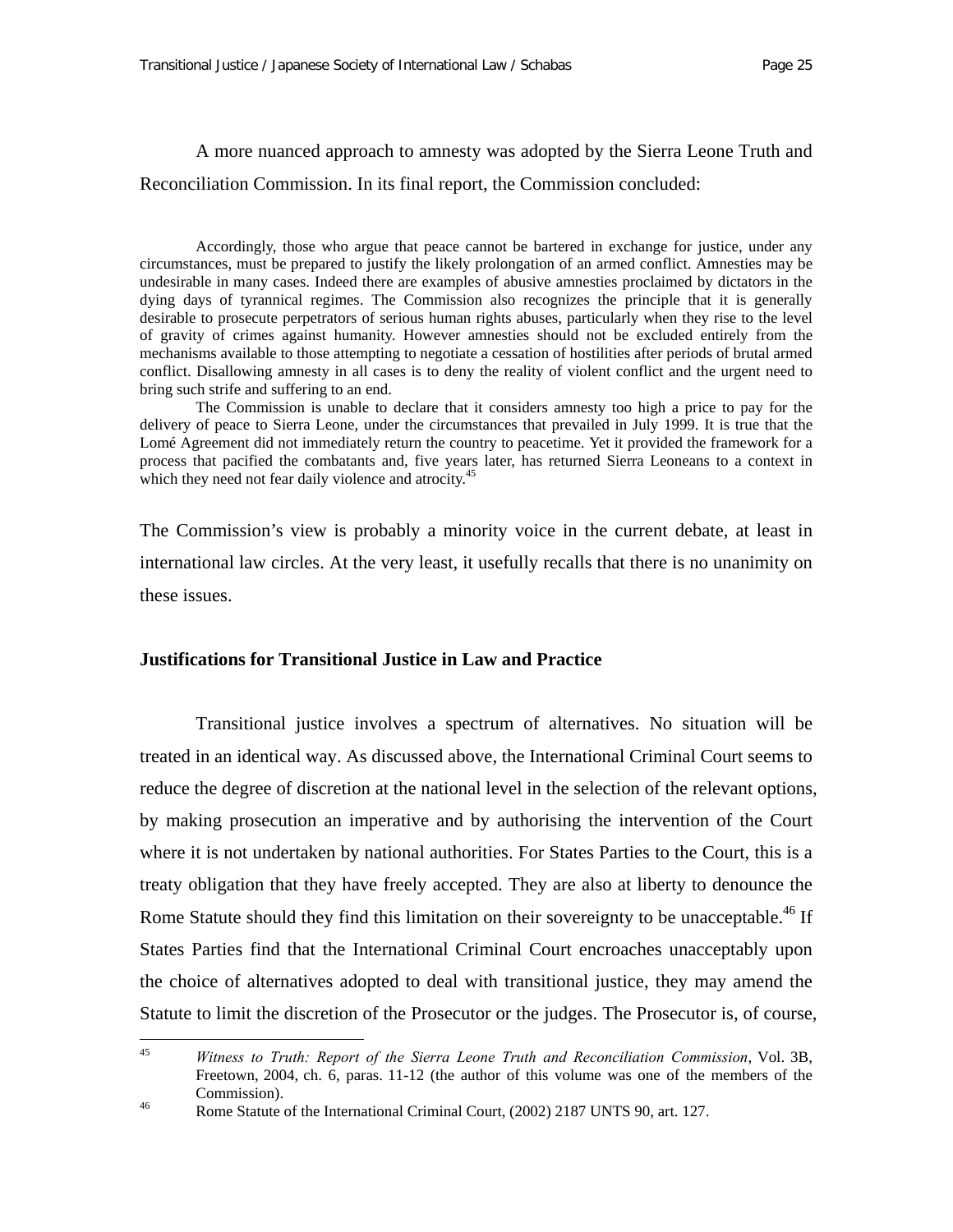only interpreting the Rome Statute. In this respect, he has relied on certain principles derived from international law, but his interpretation of the Statute may deserve reconsideration.

There are still a large number of States, and many very important ones, that have not yet accepted the Rome Statute. The threatened interference of the International Criminal Court in transitional justice processes is not really an issue as far as they are concerned, although it may colour their own decisions about ratification or accession to the Rome Statute. Nevertheless, countries like Sri Lanka, Burma, North Korea, Iraq, Egypt, Tunisia, Syria and Zimbabwe, to name only a few where transitional justice issues may realistically arise now or in the foreseeable future, remain in a situation similar to that of South Africa in the early 1990s. Their choices of transitional justice mechanisms are not subject to a treaty like the Rome Statute. Of course, they may find themselves constrained by Security Council intervention, as has been the case with two other nonparty States, Sudan and Libya, a matter discussed earlier in this paper.

It may be the case that general international law, and more specifically international human rights law, imposes duties upon States with respect to transitional justice context. In 2006, a Presidential Statement of the Security Council spoke of the responsibility of States to comply with their obligations to end impunity and to prosecute those responsible for genocide, crimes against humanity and serious violations of international humanitarian law.<sup>47</sup> It did not indicate the source of these obligations, or whether they resulted from customary international law rather than treaties. According to the 'Basic Principles and Guidelines on the Right to a Remedy and Reparation for Victims of Gross Violations of International Human Rights Law and Serious Violations of International Humanitarian Law', adopted by the United Nations Commission on Human Rights in 2005, '[i]n cases of gross violations of international human rights law and serious violations of international humanitarian law constituting crimes under international law, states have the duty to investigate and, if there is sufficient evidence, the duty to submit to prosecution the person allegedly responsible for the violations and,

47 47 UN Doc. S/PRST/2006/28, pp. 1-2.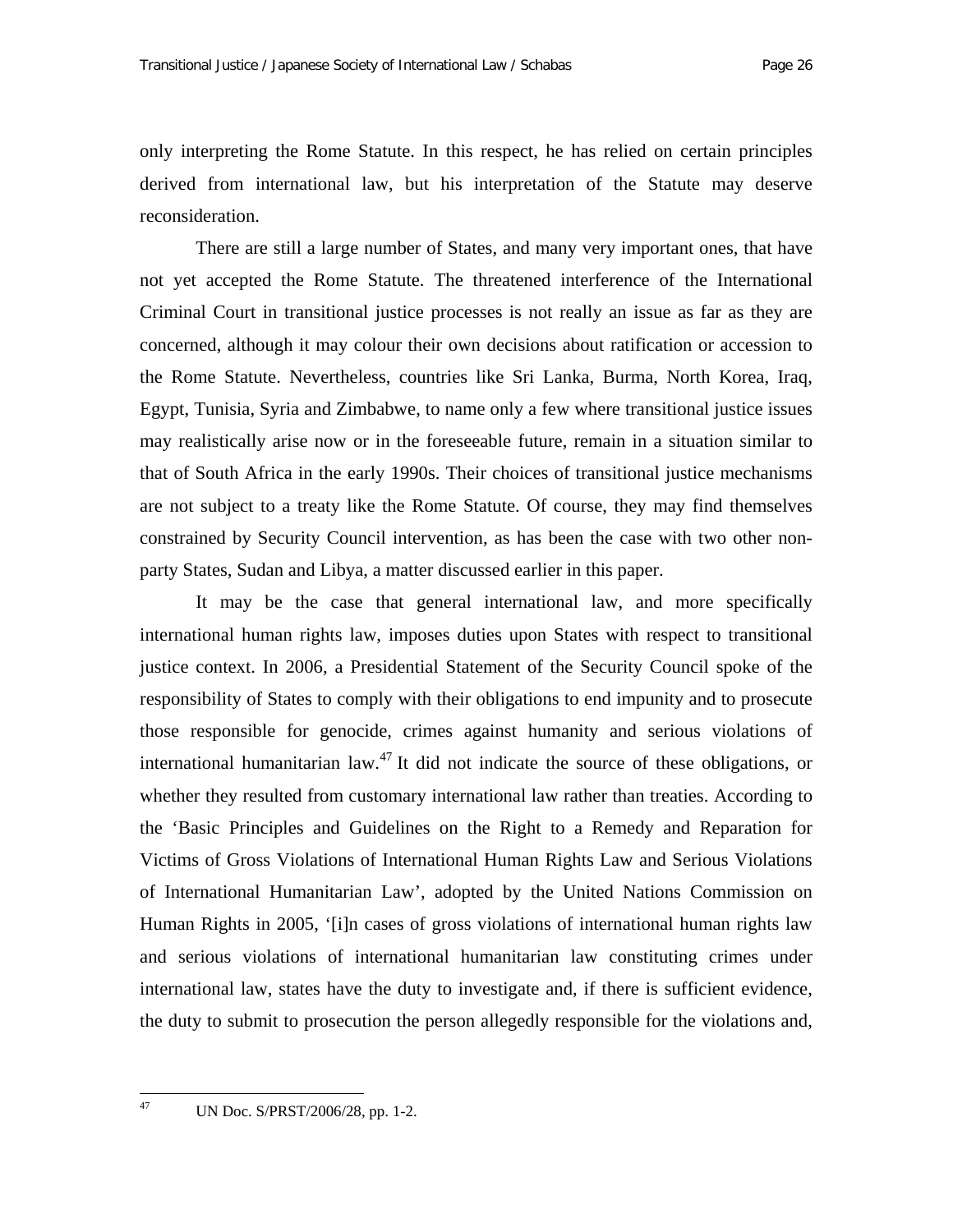if found guilty, the duty to punish her or him'.<sup>48</sup> To the extent that such obligations exist outside of a treaty regime, state practice indicates that they are confined to the traditional jurisdiction of states over territory and nationality. In other words, any claim that there is an *aut dedere aut judicare* duty in the absence of treaty provisions lacks supporting evidence, however attractive the proposition may seem in terms of international morality and civilized behaviour.

There is much authority in the case law of the European Court of Human Rights, the United Nations Human Rights Committee, and the Inter-American Court of Human Rights for the proposition that fundamental rights are breached where a state fails to investigate, prosecute and punish. In a recent case, the European Court of Human Rights held that Bulgaria had breached the European Convention because it did not adequately investigate a complaint of so-called 'date rape'.<sup>49</sup> Another decision involves a violent attack on Jehovah's Witnesses during a religious meeting, a Chamber of the Court wrote:

Article 3 of the [European] Convention [on Human Rights] gives rise to a positive obligation to conduct an official investigation. Such a positive obligation cannot be considered in principle to be limited solely to cases of ill-treatment by state agents. Thus, the authorities have an obligation to take action as soon as an official complaint has been lodged. Even in the absence of an express complaint, an investigation should be undertaken if there are other sufficiently clear indications that torture or ill-treatment might have occurred. A requirement of promptness and reasonable expedition is implicit in this context. A prompt response by the authorities in investigating allegations of ill-treatment may generally be regarded as essential in maintaining public confidence in their maintenance of the rule of law and in preventing any appearance of collusion in or tolerance of unlawful acts. Tolerance by the authorities towards such acts cannot but undermine public confidence in the principle of lawfulness and the state's maintenance of the rule of law.<sup>50</sup>

This is the procedural obligation associated with the protection of the right to life and the prohibition of torture and inhuman or degrading treatment.

The Inter-American Court of Human Rights has addressed this issue somewhat differently, in the specific context of amnesty laws. According to the Inter-American Court, 'states cannot neglect their duty to investigate, identify, and punish those persons responsible for crimes against humanity by enforcing amnesty laws or other similar

<sup>48</sup> <sup>48</sup> UN Doc. E/CN.4/RES/2005/35, para. 4.<br>
<sup>49</sup> *M.C. v. Bulgaria* (Application No. 3027)

<sup>&</sup>lt;sup>49</sup> M.C. v. Bulgaria (Application No. 39272/98), ECHR 2003-XII, para. 149.<br><sup>50</sup> *Case of 97 Members of the Glldani Congregation of Jehovah's Witnesses and 4 Others v. Georgia* (Application No. 71156/01), Judgment, 3 May 2007, para. 97 (references omitted).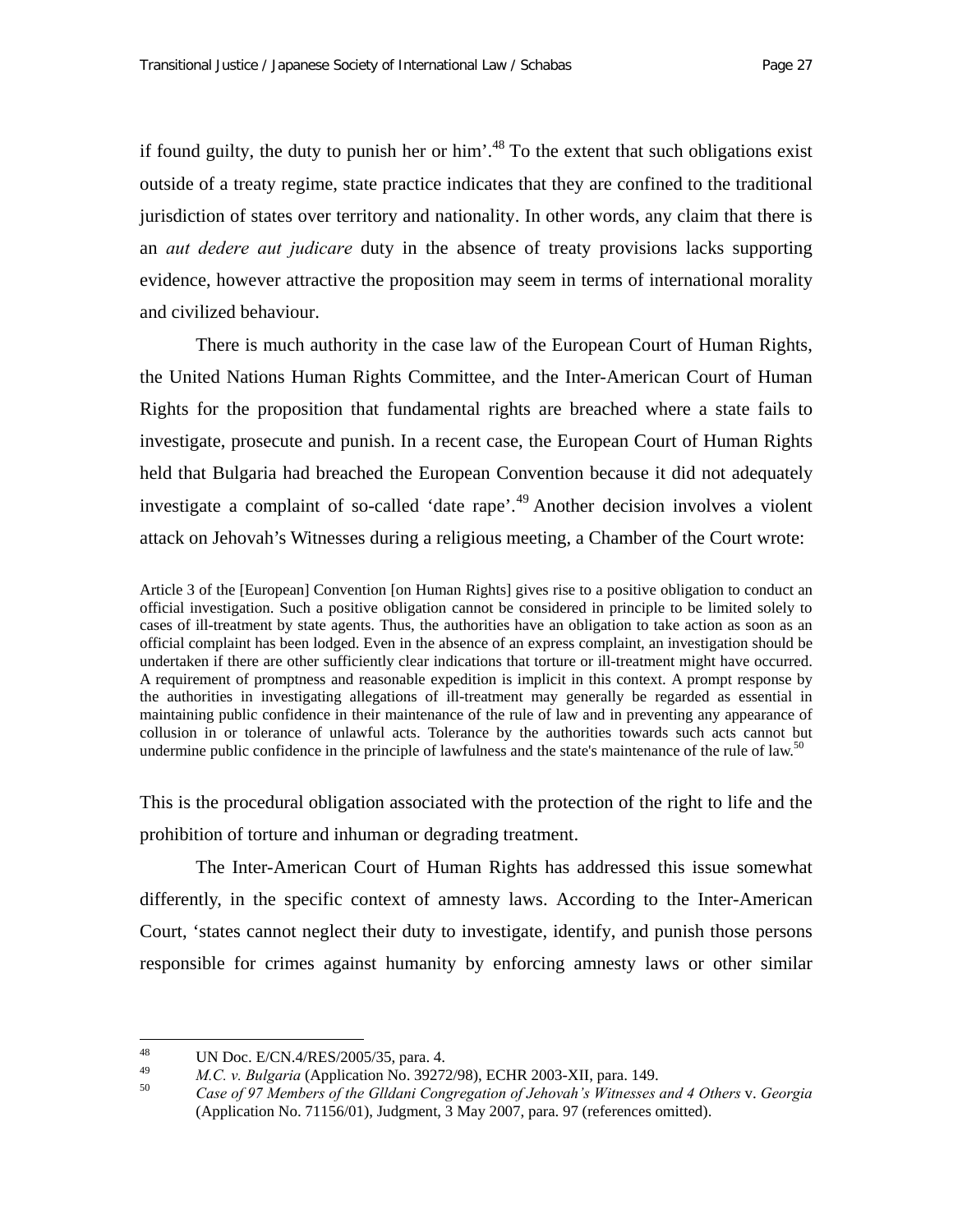domestic provisions'.<sup>51</sup> The Court 'considers that all amnesty provisions, provisions on prescription and the establishment of measures designed to eliminate responsibility are inadmissible, because they are intended to prevent the investigation and punishment of those responsible for serious human rights violations such as torture, extrajudicial, summary or arbitrary execution and forced disappearance, all of them prohibited because they violate non-derogable rights recognized by international human rights law'.<sup>52</sup> The Inter-American Court appears to predicate the obligation on violations of 'non-derogable rights'. These are obligations that cannot be suspended, even in time of war or national emergency. The formulation is imprecise because non-derogable rights include freedom of religion and the prohibition of imprisonment for debt. What the Court probably meant was that there is a hierarchy of rights, with some being so essential to the protection of human dignity that they cannot ever be subject to amnesty.

These pronouncements from the human rights bodies apply to all serious crimes involving violence against the person, and not only to war crimes, crimes against humanity and genocide. There seems to be no logical basis in international human rights law for making any distinction between the rights of the victim of an ordinary murder or rape and the rights of the victim of a murder *qua* crime against humanity or genocide. From the standpoint of the individual victim, how could the legal qualification of such a crime have any significance? Should one victim be denied justice, as a matter of principle, because the perpetrator did not have the elevated degree of criminal intent necessary for a finding of crimes against humanity or genocide?

Any specific human rights norm must normally be balanced against other norms, so that the protection of human rights is viewed as a coherent, indivisible ensemble and not a hierarchical system where one right invariably trumps another. An example of a fundamental right that might enter into the calculus is the right to peace.<sup>53</sup> If amnesty is the price to be paid for an end to armed conflict, and the death and destruction that it brings to ordinary people, shouldn't this be a relevant factor that may outweigh or limit, in specific circumstances, the rights of victims of specific crimes associated with that

<sup>51</sup> 

<sup>&</sup>lt;sup>51</sup><br>*Almonacid-Arellano* et al. v. *Chile*, No. 45 (2006), para. 114.<br>*Barrios Altos v. Peru*, 14 March 2001, para. 41.<br>**Promotion of the right of peoples to peace'**, UN Doc. A/HRC/RES/11/4.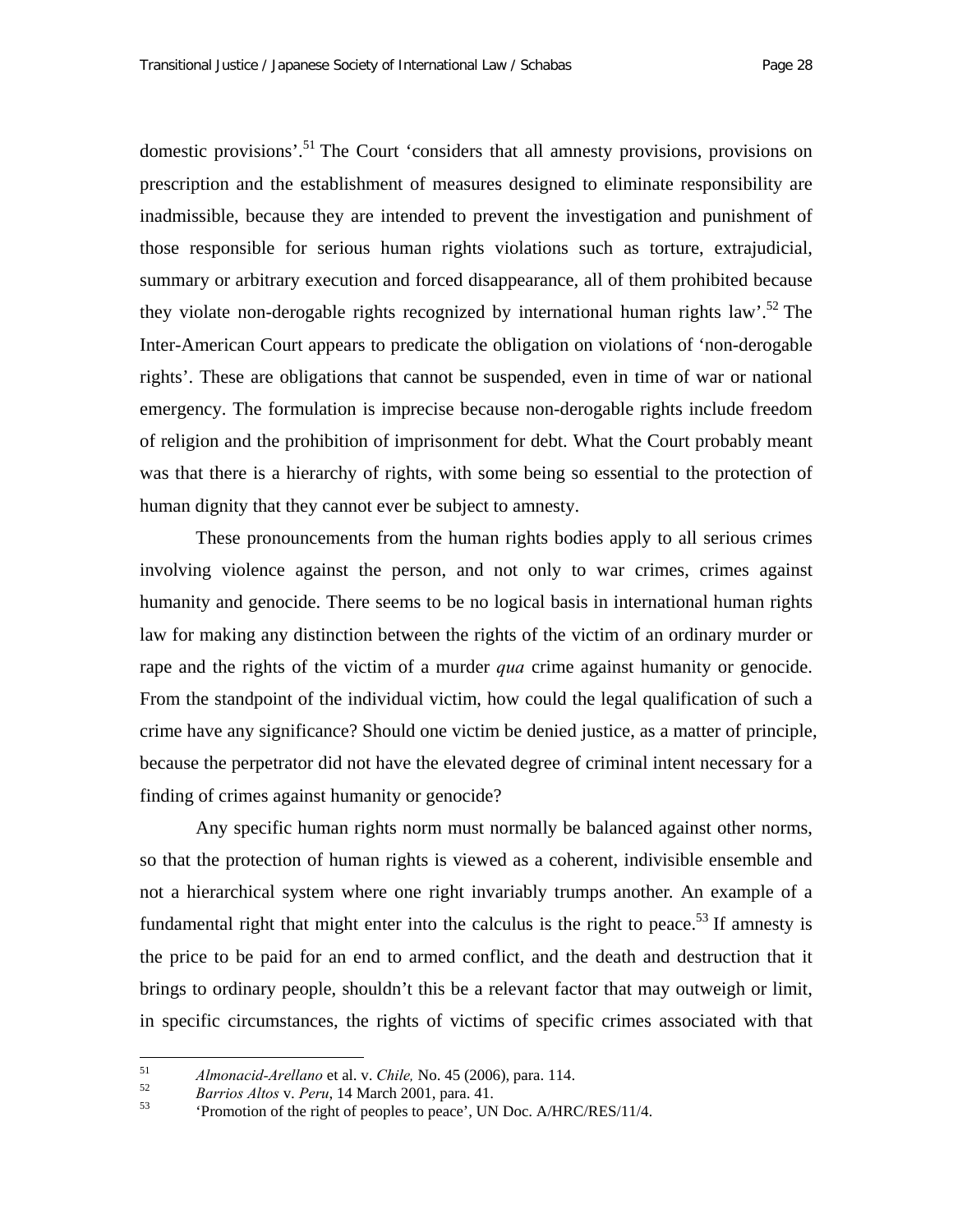same conflict to have their tormentors brought to book? Moreover, some attention must surely be paid to the cost of justice. States have limited resources. These must be apportioned in such a manner as to ensure that all fundamental rights, including the economic and social rights to education, housing and medical care, are fulfilled. Do the investments required to ensure justice necessarily override those that would otherwise be devoted to schools and hospitals? In reality, we always make such calculations. When the United Nations insisted on quashing the amnesty in Sierra Leone, it limited its ardour to a tribunal of modest expectations, likely to judge about a dozen people. If justice for all was really such an imperative, would it not have devoted its entire budget to the Special Court for Sierra Leone? But what then would have happened to the humanitarian assistance programmes of the United Nations Development Programme or the World Food Programme or the many peace support operations throughout the world helping to stave off armed conflict?

Article 29(2) of the Universal Declaration of Human Rights affirms that '[i]n the exercise of his rights and freedoms, everyone shall be subject only to such limitations as are determined by law solely for the purpose of securing due recognition and respect for the rights and freedoms of others and of meeting the just requirements of morality, public order and the general welfare in a democratic society'. Thus, in the application of the fundamental rights of defendants to a fair trial, international criminal tribunals have held that the right to defend oneself in person, and the right to be present at trial, are not absolute. Both of these rights are set out in article 14(3) of the International Covenant on Civil and Political Rights in an apparently unqualified manner. If these rights are subject to reasonable limitations, why then are the rights to reparation and remedy also not subject to limitation? The right of victims to justice and to a remedy for a serious violation of human rights, which is the foundation of the condemnation of amnesties by the human rights tribunals, may be limited or tempered by other rights and priorities.